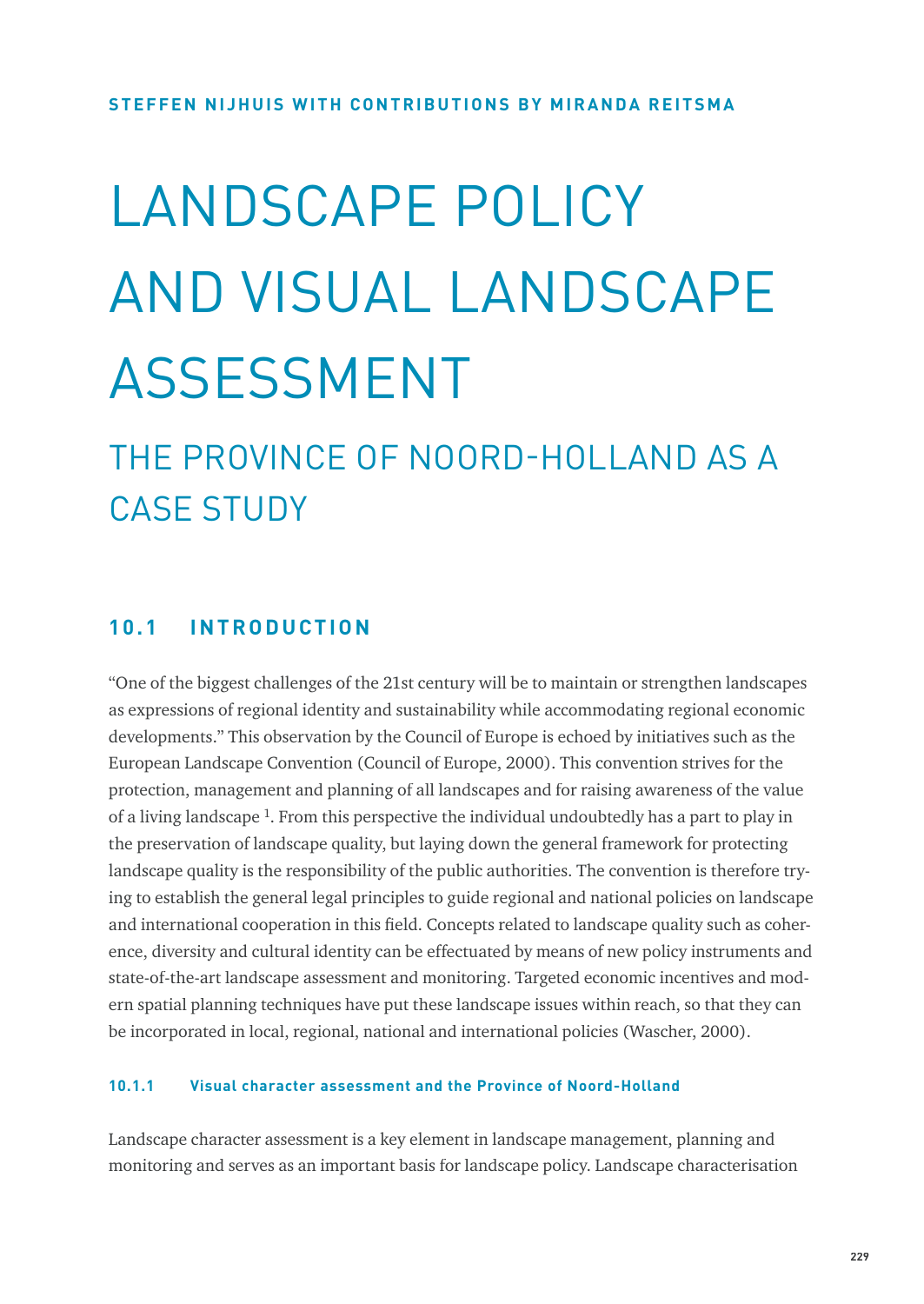can be broken down into four main categories of landscape value types: (1) *biophysical* (form and functioning of the landscape), (2) *socio-economic-technical* (human influence on the landscape form), (3) *human-aesthetic* (human experience of the landscape), (4) *political* (opinions and rights of stakeholders) (Groom, 2005; Wascher, 2000). It has been argued that identifying character is, to a large extent, built upon human perception and therefore landscape character assessment can be questioned with regards to its scientific rigour and hence its role as an analytical tool for landscape planning (Wascher, 2005). So, capturing aspects of visual landscape character is crucial in this respect.

This chapter aims to describe a landscape planning and design-oriented approach to visual landscape indicators, involving state-of-the-art GISc-based methods. It focuses on landscape character assessment addressing visual attributes such as spaciousness, degree of openness, landscape enclosure and visibility. The Province of Noord-Holland (the Netherlands) serves as a case study of how regional authorities can include visual landscape character (assessment) in landscape policy. The combination of expert knowledge and GISc-based research methods and techniques resulted in a physiognomic landscape framework for landscape policy, planning and design. This framework was recently adopted by the provincial authority and has been translated into the Structural Concept of Noord-Holland 2040 (*Structuurvisie Noord-Holland 2040*) (Province of Noord-Holland, 2010a) and the Policy Framework for Landscape and Cultural History (*Leidraad Landschap en Cultuurhistorie*) (Province of Noord-Holland, 2010b).

#### **10.1.2 Structure of the chapter**

This chapter provides some background on the current landscape policy in the Province of Noord-Holland and its context (section 2), introduces the recently implemented physiognomic landscape framework and describes the methodology and approach (section 3). Subsequently the methods and techniques to determine the *form of the landscape* (physical space) are elaborated (sections 4, 5, 6), followed by a description of the methods and techniques used to describe and monitor the *appearance of the landscape* (visible space) (sections 7, 8). Finally, the chapter ends with discussion and conclusions.

# **10.2 LANDSCAPE POLICY IN THE PROVINCE OF NOORD-HOLLAND**

The polder landscapes of Noord-Holland, as part of the Dutch lowlands, are typical Western-European landscapes that consist of flat, open lowland areas with an artificial water level, most often partly or fully surrounded by dikes. Polders are considered to be one of the most man-made landscapes and are characterised by a very high percentage of pasture and arable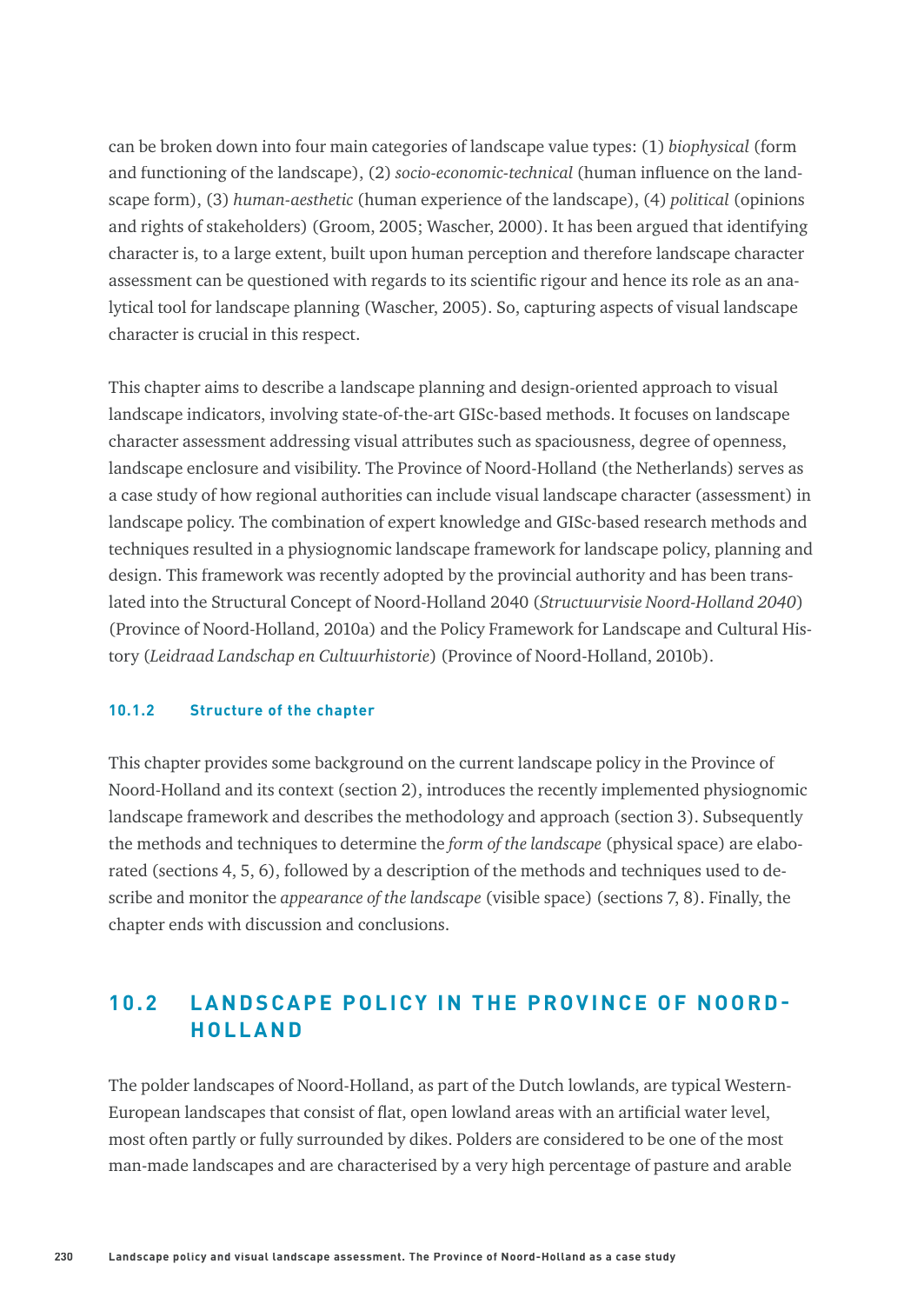land (Steenbergen et al., 2009; Meeus, 1995). The agricultural sector, formerly the icon of this landscape, is now often seen as a threat precisely because agriculture is becoming increasingly industrialised and is increasing in scale. Many see this as a degradation of the landscape. Urbanisation (incl. industrialisation), large infrastructures, large-scale wind energy projects, etc. are however increasingly changing the open character of the landscape. The attendant fragmentation and cluttering of the landscape has been the subject of public debate for a number of years and is specifically aimed at encroachments on openness (Hoogbergen, 2008; Boersma and Kuiper, 2006). The concept of spatial quality plays an important role in this debate.

#### **10.2.1 National Landscape policy**

In terms of spatial quality in Europe, the Netherlands has a widespread and well-regulated set of building appearance standards and codes for listed buildings, although this is primarily aimed at architectural quality and is linked to the building permit procedure (Nelissen and Ten Cate, 2009). This happens at the end of planning development, however, when urbanisation itself is no longer part of the discussion on quality. In response to this the Dutch Government presented the Landscape Agenda recently (LNV and VROM, 2009). The Landscape Agenda pushes forward the policy and administrative relationships as set out in the National Memorandum on Spatial Planning (*Nota Ruimte*) (VROM, 2004) and Agenda for a Vital Countryside (*Agenda vitaal platteland*) (LNV, 2004). It also highlights the importance of integral spatial planning in order to combat landscape cluttering and the decline of heritage landscapes. Alongside this, the new Town and Country Planning Act (*WRO*) came into force in the Netherlands on 1 July 2008. Under the new Act, the Government and provinces are responsible for protecting the core qualities and reinforcing the spatial quality for landscapes indicated as National Landscapes, and also includes World Heritage Sites, National Motorway Panoramas and National Buffer Zones 2.

The Province of Noord-Holland includes several National Landscapes that cover a large portion of the provincial landscape: Low Holland (*Laag Holland*), the Defence Line of Amsterdam (*Stelling van Amsterdam*) and the Green Heart (*Groene hart*). Parts of these landscapes and other designated areas have the exceptional status of World Heritage Site: the Wadden Sea, the Defence Line of Amsterdam and the Beemster polder. There are very strict requirements in these areas for preserving the current appearance of the landscape. The policy is conservation-oriented and aimed at preserving a number of characteristics of the current landscape appearance.

The governmental policy documents underline the responsibility of the province and municipalities to explore how core qualities of landscapes can inspire and give direction to spatial developments in the landscape. The tools to enforce the policy are however still under development.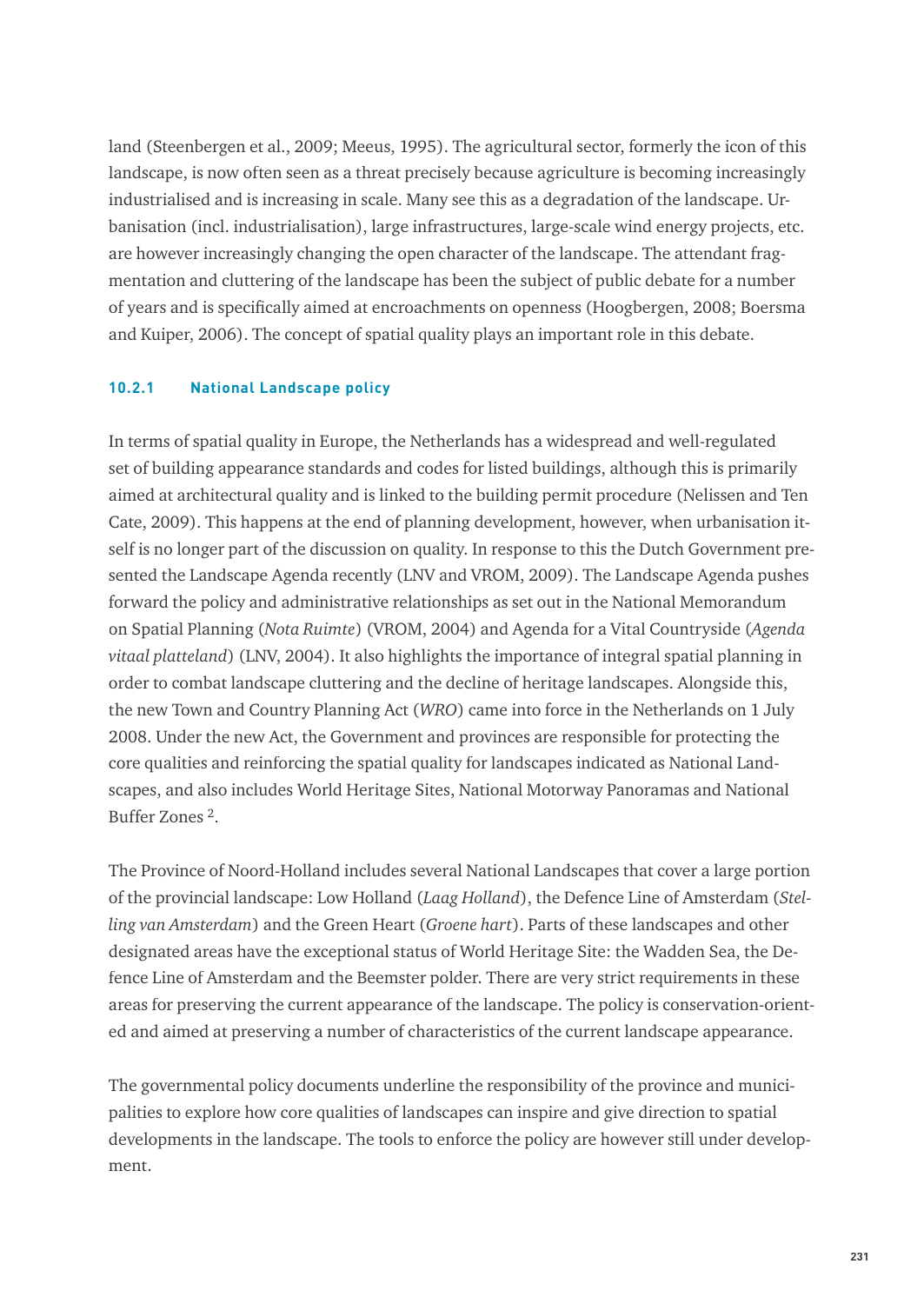

**Figure 1 The province of Noord-Holland with the National Landscapes and the World Heritage Sites**

#### **10.2.2 Spatial quality as an objective**

The Province of Noord-Holland recently adopted the Structural Concept of Noord-Holland 2040 and the associated Policy Framework for Landscape and Cultural History in order to enforce the governmental policy on spatial development. The documents identify spatial quality as a main policy objective. This means that the provincial authority is obliged to ensure and extend spatial quality. But what is spatial quality exactly? A general view (in the Netherlands) is that spatial quality is composed of three Vitruvian values: functionality (*utilitas*), beauty (*ve-*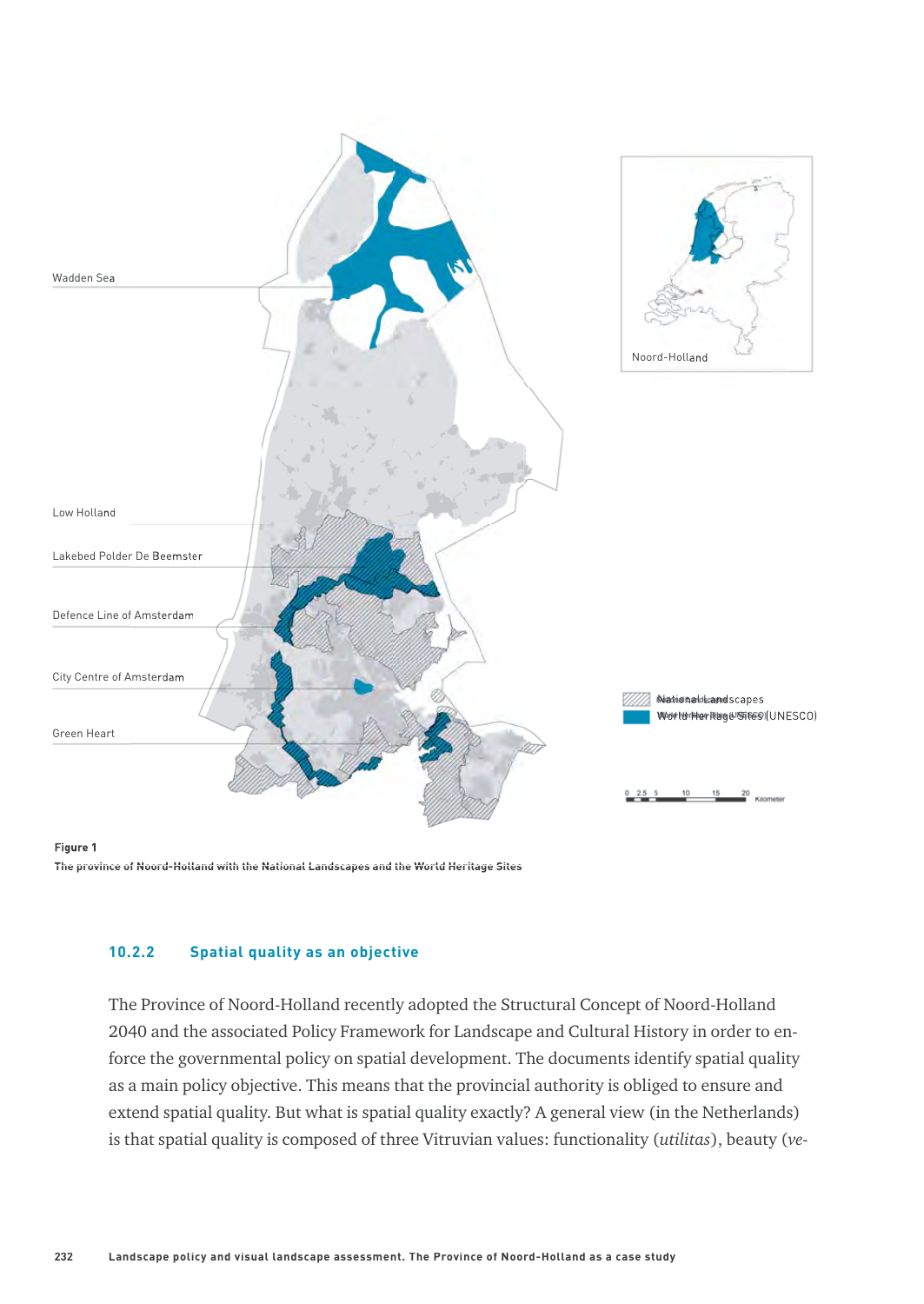*nustas*) and durability (*fi rmitas*). These can be augmented by other aspects of spatial quality: economic efficiency, social justice, ecological sustainability and cultural identity (Hooijmeijer et al., 2000). The Province of Noord-Holland uses the following definition: quality = identity = landscape + cultural history (De Vreeze, 2007). Although usually landscape itself is regarded as an expression of culture, this definition demonstrates that landscape and its history are essential from the province's perspective for defining the qualities (characteristics) of specific areas and serve as the backbone for their further development.

The policy of the Province of Noord-Holland is aimed at preserving the identity of the landscape by focusing on the current cultural and historical values of the landscape. The province intends to achieve this by encouraging densification in urban areas and by discouraging expansion into rural areas. In the case of new developments in the countryside, the initiators (e.g. project developers, municipalities etc.) will first be required to demonstrate the value and necessity of the proposed expansion and include a Visual Quality Plan (*Beeldkwaliteitplan*). If this is convincingly demonstrated, then the plans will be submitted to an independent advisory committee for spatial quality, the Advisory Committee for Spatial Planning (*Adviescommissie Ruimtelijke Ordening (ARO)*), which then reports its findings to the Provincial Executive. The ARO uses the Policy Framework for Landscape and Cultural History as its assessment framework.

#### **10.2.3 Landscape classification as a basis**

Landscape classification is the linchpin of provincial landscape policy and central to the assessment framework for spatial quality. According to Zonneveld (1995) landscape classification is a systematic typology that describes landscapes according to their form (morphology). Form and typology help in describing changes in time (chronology). Classification is abstraction. This implies that from the concrete tangible reality only a few of the many attributes are selected and are used to describe abstract units that are supposed to represent reality. The landscape attributes selected as diagnostic characteristics are chosen because of their ability to be recognised and measured (Zonneveld, 1995). So depending on the type of classification and its aim, each defined landscape unit (type) can be taken to mean a set of attributes that together explain the character of it.

In geography and related disciplines there is a strong orientation towards space and spatial form with regard to landscapes. From this perspective classification is basically an analysis of the landscape's composition (landscape attributes and their spatial pattern) in which the form of the landscape can be seen as the intermediary between the perception and the spatial organisation of the landscape attributes (Wassink, 1999).

In a landscape classification, a given landscape can be described in terms of (Berendsen, 2000): 1) a specific appearance (physiognomy): the visual landscape;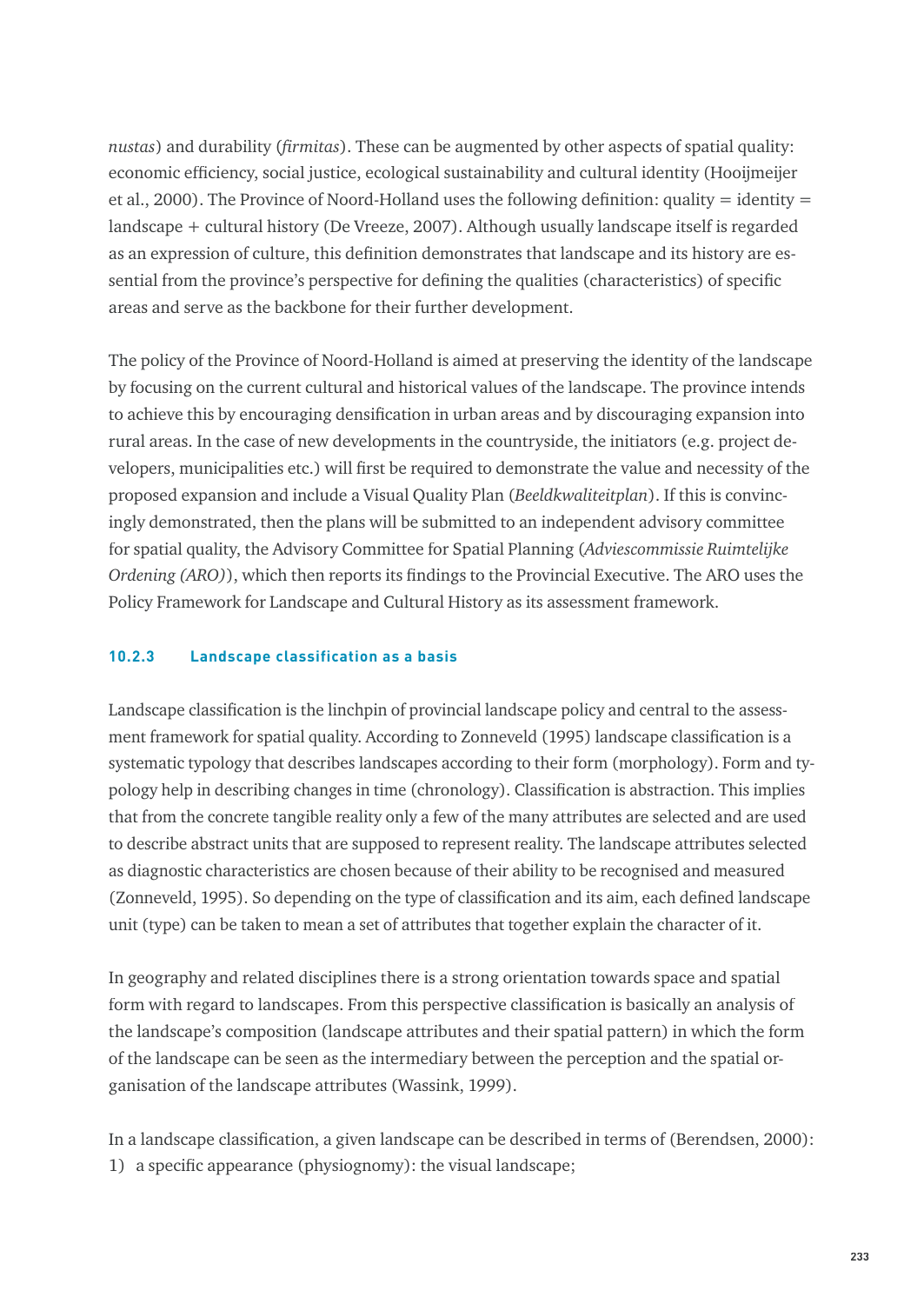- 2) a specific structure and development: the spatial sequence and genetic succession (physical geography, historical geography, soil science, etc.);
- 3) an internal coherence between the landscape factors (biology, physical geography, landscape ecology, etc.).

The landscape classification used in the policy framework characterises landscapes with an emphasis on structure and evolution. It is therefore a historical-geographical and physicalgeographical oriented description of the landscape that implicitly includes visual indicators. In this regard there was a need to develop a method to address aspects of the visual landscape and to make it a more explicit element of the landscape classification involved.

#### **10.2.4 Landscape openness and spatial developments**

Openness is a diagnostic characteristic for the landscape of Noord-Holland, but not uniformly throughout the province. The Province of Noord-Holland considers openness also to be an important indicator of spatial quality. At the same time, this very openness makes landscapes vulnerable to the impact of new developments. Preserving the same landscapes means finding new, vigorous economic pillars, such as a modernised agricultural sector or 'red for green' projects (i.e. where building in open space is allowed in exchange for an investment in the landscape) such as the *Bloemendaler polder* or the *Wieringerrandmeer* lake. In the latter case, new landscapes are being created. The growth of urban peripheries and high-rise buildings in cities influence people's perception of openness. In addition, Noord-Holland has ambitions for largescale wind energy projects. These enormous wind turbines are visible from afar.

If we want to assess the effect of these goals, some of which may be contradictory, on the openness of the landscape, then we need a more inter subjective, verifiable and reliable framework to study the effect. The output should be descriptive rather then normative, and as a consequence it is about landscape's visual *character* rather than visual *quality* (Ode et al., 2008). The insights gleaned will constitute an important contribution to the public debate on the desirability of developments in the open countryside.

The present chapter is a report on the quest for finding a physiognomic landscape approach in order to describe, protect and develop the visual landscape and serve as an instrument for landscape policy, planning and design 3.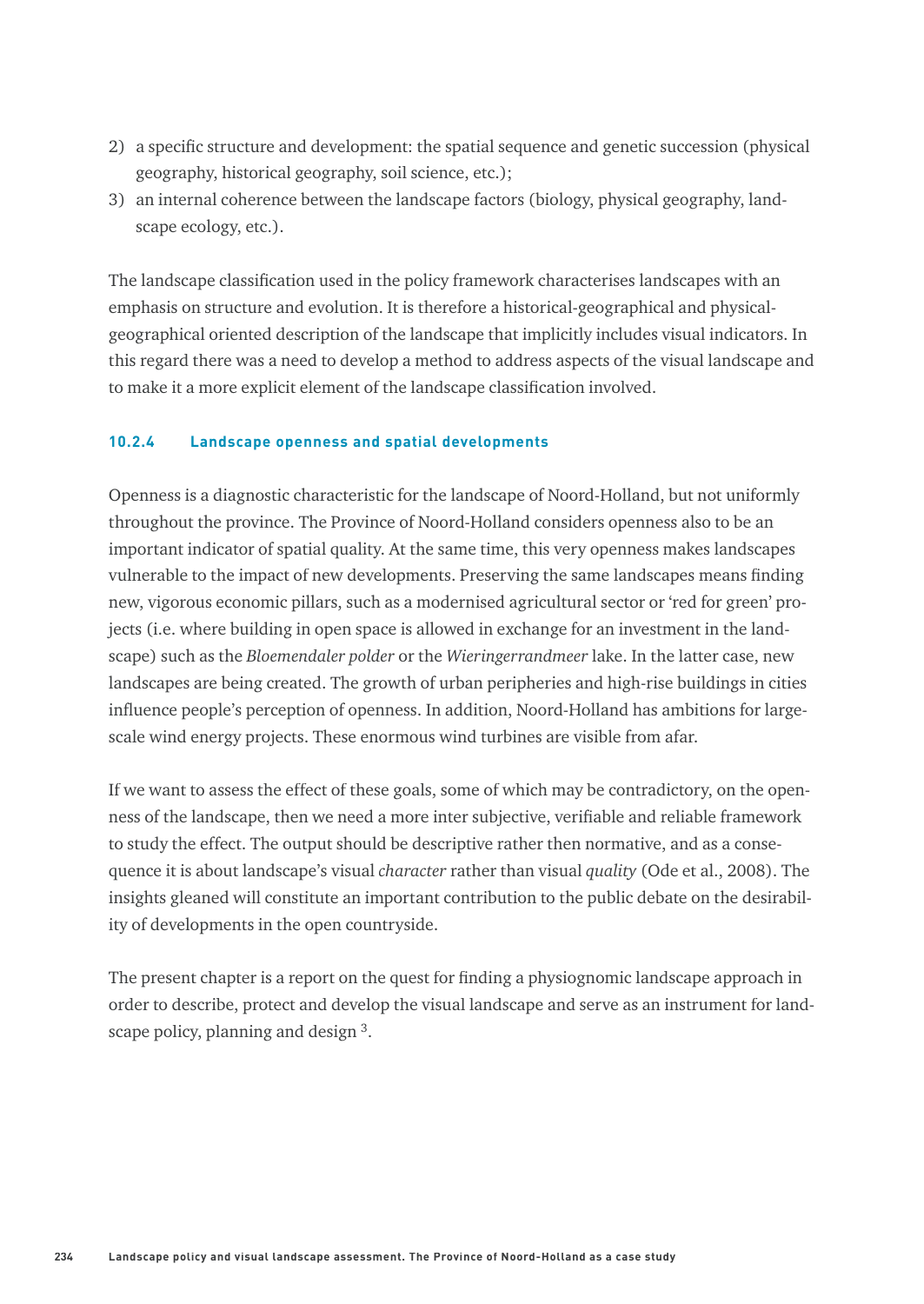# **10.3 TOWARDS A PHYSIOGNOMIC LANDSCAPE APPROACH**

Visual attributes of the landscape such as spaciousness and related indicators such as degree of openness, building density and the nature of spatial boundaries are important elements in the perception and preference of a given landscape (Nasar, 1998; Kaplan and Kaplan, 1989; Appleton, 1975). According to Coeterier (2000), visual aspects are themselves qualities of the landscape, including:

- *Unity:* the landscape as a whole, its individuality and clarity of character and boundaries;
- *Spaciousness*: the spatial pattern or spatial organisation, the spatial layout;
- *Appearance*: the comprehensive set of sensory impressions, especially 'seeing'.

Visual perception is therefore the basis for the experience and appreciation of landscapes (preference). So visual perception is an important theme in defining and assessing spatial characteristics. Although this is widely accepted, in practice we see that this theme is often only implicitly touched upon in policy documents. The assumption is that the visual landscape in itself is seen as an aspect that is difficult to deal with in a systematic and transparent way (i.e. it is not measurable), and that it is perceived differently by different people. It therefore can hardly be made explicit, if at all.

#### **10.3.1 Methodology and approach**

The present study is an attempt to make aspects of the visual landscape explicit as a major theme in the Province of Noord-Holland's set of policy instruments for spatial quality, and to develop the theme further. To do so, a practical expert approach was introduced (Zube et al., 1982; Dijkstra, 1991) in which the characteristics of the visual spaces (spatio-visual characteristics) of the Noord-Holland landscape were qualified and quantified using a number of GIScbased methods and techniques for physiognomic landscape mapping (De Veer et al., 1977; De Veer and Burrough, 1978; Palmer and Roos-Klein Lankhorst, 1998). The methods and techniques that were chosen are scale-dependent and complementary. None of them are new and they are already used in many areas. By cross-linking them, however, a dedicated approach to landscape policy is achieved that is practical applicable.

The approach is characterised by a description of the visual attributes and their pattern. Essentially the aim is to describe, analyse and map (physical) forms made by spatial patterns composed of open spaces, surfaces, screens and volumes in the landscape (Thiel, 1961). It addresses the morphology of space with landscape visibility and appearance as key elements. The potential of 'being able to see' is mapped out; this has to do with the plausible and/or probable visible space (Fisher, 1995, 1996; Weitkamp, 2010). The product is a morphologic description of elements and their position in their surroundings (the objective-intrinsic landscape attrib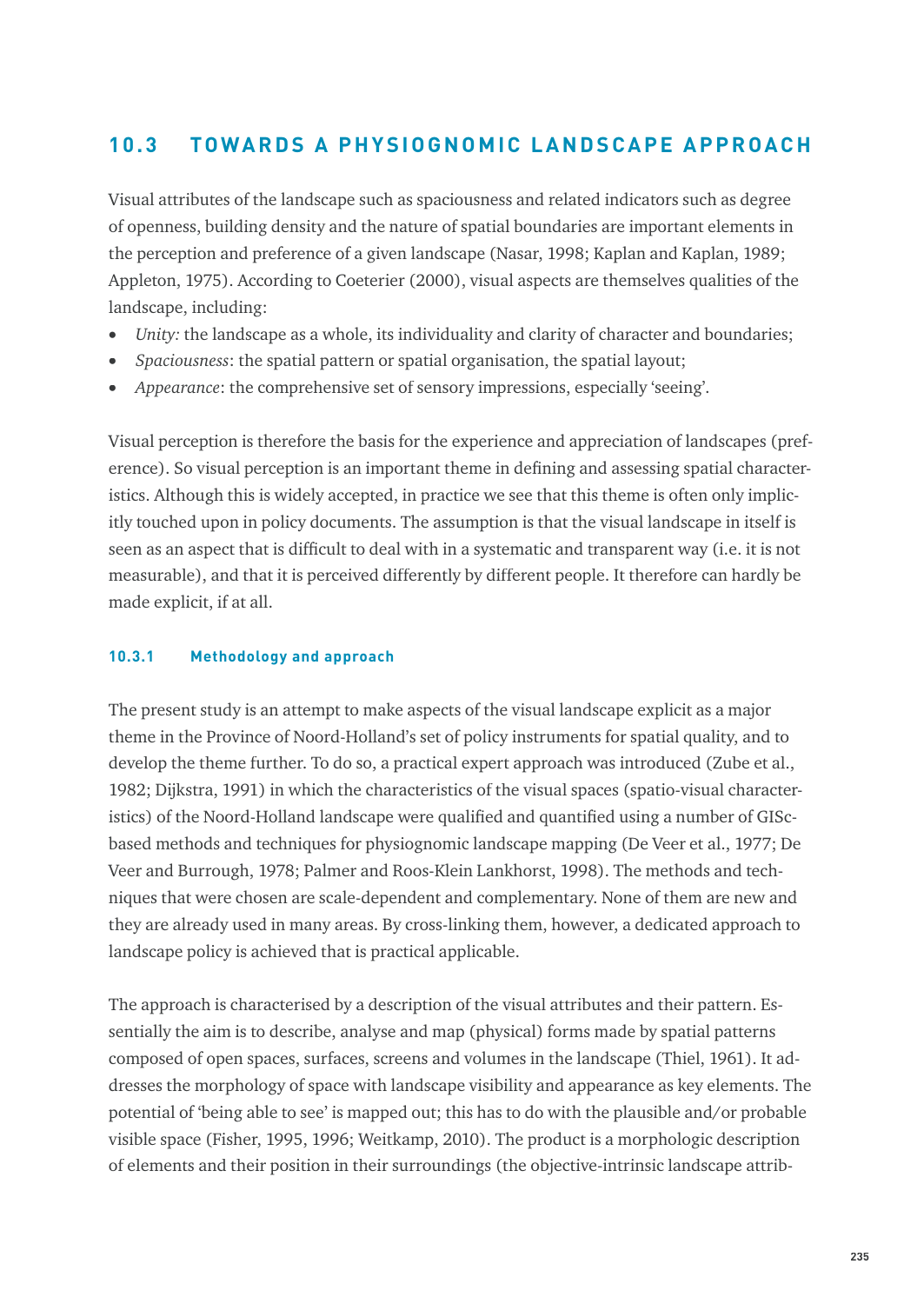utes), removed to the greatest degree possible from symbolic, cultural and personal elements (the subjective-attributed landscape attributes).

This suggests two types of aesthetic variables that can describe a landscape: variables concerning the *form (shape)* of the landscape or variables concerning the *content* of the landscape. These are not black and white categories but rather a continuum. The study of the form of the landscape is often referred to as *formal aesthetics* or the *objectivist approach*, while the study of human response to the content is referred to as *symbolic aesthetics* or the *subjectivist approach* ( Lang, 1988; Nasar, 1994; Lothian, 1999). Attributes of formal aesthetics are: shape, proportion, rhythm, scale, complexity, colour, order, hierarchy, spatial relationships, etc. and are considered to be intrinsic qualities of the landscape. Attributes of symbolic aesthetics refer to ascribing meaning and value (Nasar, 1994; Bell, 1999). In this case the quality of the landscape is determined by the viewer (it is 'in the eye of the beholder').

The expert approach used here focuses primarily on the form of the landscape and can therefore be seen as a formal aesthetic approach 4. The psychological, psychophysical and phenomenological approaches are complementary to this, but have been excluded to promote workability in this study (Ervin and Steinitz, 2003).

#### **10.3.2 Scale-dependent description**

Physiognomic landscape mapping is scale dependent (Vroom, 1986; Litton et al., 1974; Granö, 1929). It is important for the definition of the scope, grain-size and level of abstraction of the analysis. This aspect of scale refers to the *size of the object* under investigation. Scale is also important to the psychology of space (space conceptions). It has an important influence on how humans treat spatial information, and as a consequence several scale classes of space exist relative to the human body: e.g. small-scale, middle-scale and large-scale spaces. (Montello, 1993; Mark, 1993). So depending on their scale, certain systems of elements and spatial relations – relative size, shape and diversity – are explained and classified (Tversky, 2007). This aspect refers to the *scale of analysis*.

A unit as described in this study, contains three interrelated levels of space and involves three levels of perception: *the provincial unit*, *the landscape unit* and *the spatio-visual unit*, each with its own scope. The spatio-visual unit is apprehended from a single perspective (e.g. viewable area). The landscape unit is apprehended by locomotion, but spatial relationships can still be apprehended (e.g. line-of-sight). Spatial relationships within the provincial unit cannot be directly observed but must be constructed over time from movement through the region. These units share a hierarchical relationship with one another, and each has its own associated method of physiognomic landscape mapping. The connection between landscape, mapping method and the scale is summarised in the chart below. See figure 2.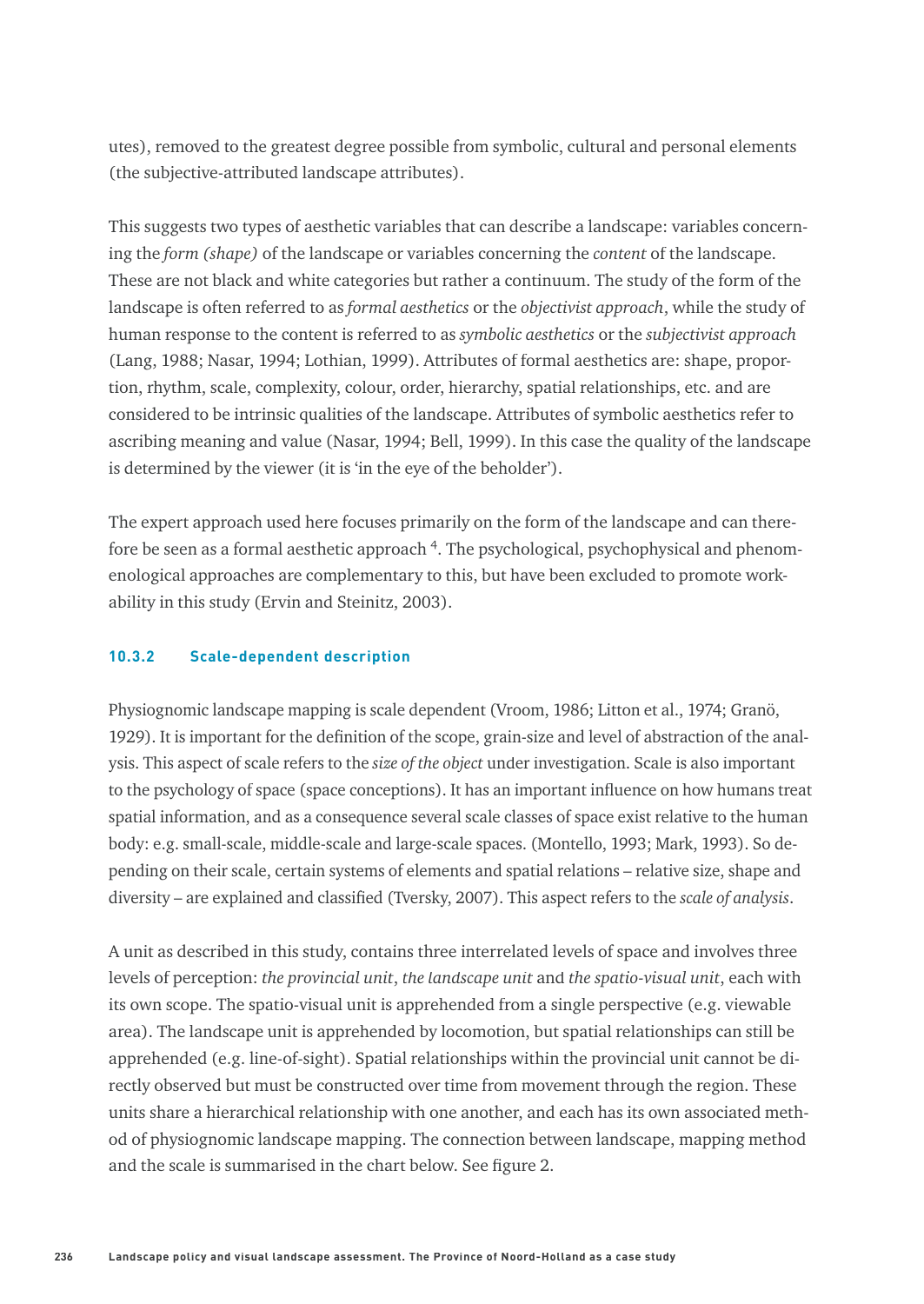In order to address the morphology of the visual landscape a distinction is made between the description of the *form of the landscape* (physical space) and the description of the *appearance of the landscape* (visible space). This is necessary because the physical space is not the same as the visible space. In other words, the landscape is different on the map from what it is in real life (Psarra, 2009; Rowe, 1976). The appearance is the way the landscape appears to the observer. In addition to form, other conditions related to visual observation also play a role in this regard, such as: position of the observer (altitude, proximity and angular size of the objects), viewing direction and atmospheric conditions (e.g. contrast threshold) (Duntley, 1948; Nicolai, 1971; Antrop, 2007). These aspects determine which forms can ultimately be observed. In addition, there are GISc-based principles available that are very suitable for analysing these two types of space: the physical space (form) and visible space (appearance).

# **The connection between landscape, mapping method and the scale**

**Figure 2**



#### **I Form (shape) of the landscape (physical space: grid based methods):**

- 1 degree of openness (provincial unit)
- 2 proportion and size of open space (landscape unit)
- 3 classification of spatial form (spatio-visual unit)

#### **II Appearance of the landscape (visible space: viewshed based methods):**

- 4 visible space (spatio-visual unit)
- 5 visual urbanisation amd cluttering (all units)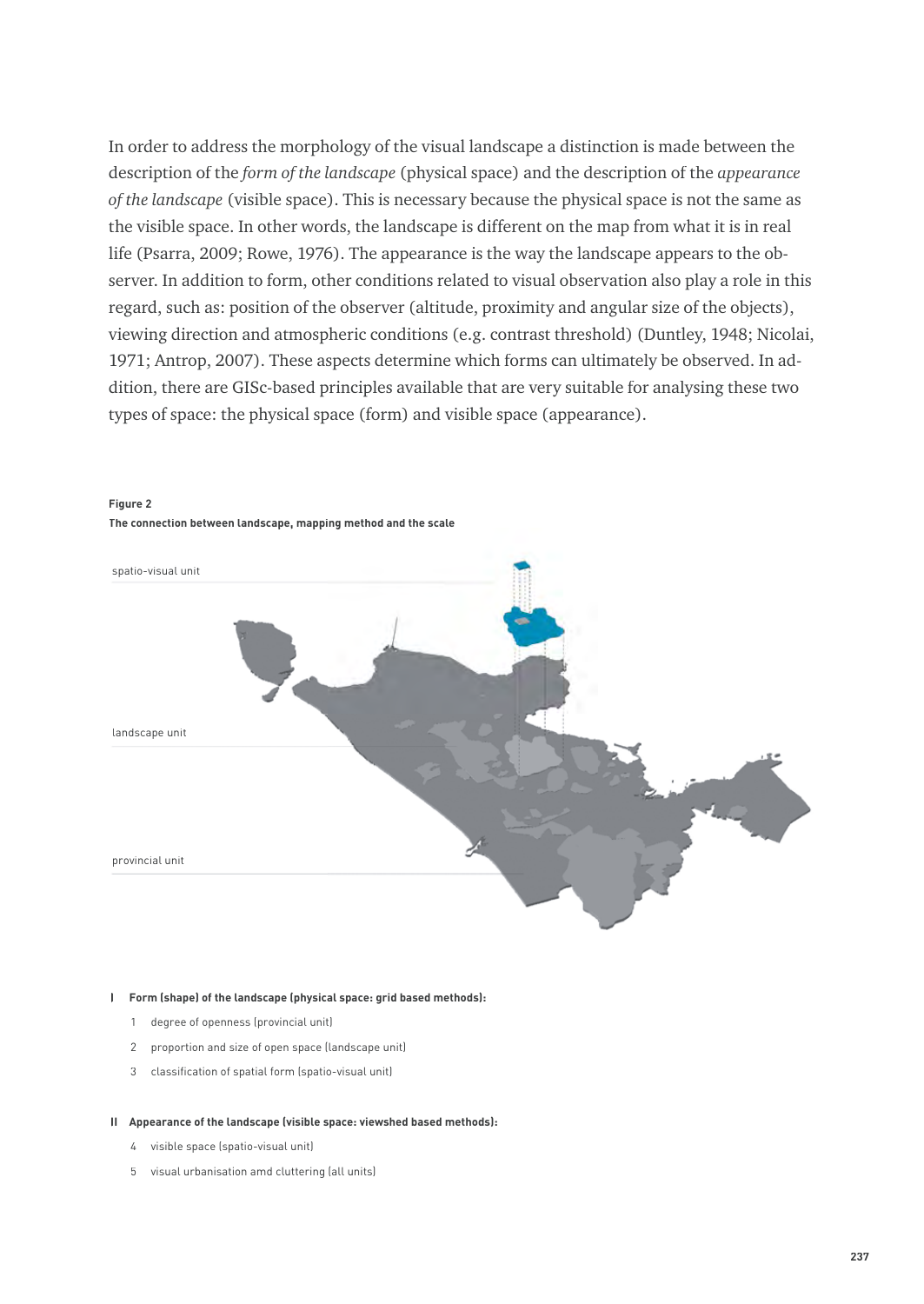The physiognomic landscape approach as described is elucidated further based on the following five themes:

- Degree of openness;
- Proportion and size of open space;
- Classification of spatial form;
- Visible space;
- Visual urbanisation and cluttering.

# **10.4 DEGREE OF OPENNESS**

The visual landscape consists of many visible expressions that together constitute the image of the landscape (*landschapsbeeld*). This turns the job of bringing order to them into a seemingly impossible task. Nevertheless, there are certain visual concepts that make it possible to systematically name and sort the landscape images using indicators. In Ode et al. (2008) nine visual concepts were identified which together characterise the visual landscape. These were: complexity, coherence, disturbance, stewardship, imageability, visual scale, naturalness, historicity, and ephemera (Tveit et al., 2006). Because of the aims of this study and the available GISc-based analysis techniques, indicators of visual scale were used. Indicators of visual scale describe landscape rooms (perceptual units) in relation to their size, shape and diversity, and the degree of openness in the landscape (Ode et al., 2008; Piket et al., 1987).

The degree of openness is directly related to landscape preferences and is therefore an important indicator (Hanyu, 2000; Nasar et al., 1983). Explanations for that can be found in Appleton's prospect-refuge theory (Appleton, 1975) where prospect (openness) is used to describe the degree to which the environment provides an overview. This is related to the habitat theory which links aesthetic pleasure to fulfilment of biological need (Ode et al., 2008). Mystery, as put forward by Kaplan and Kaplan (1989), "describes the degree to which a viewer is drawn into a landscape by the intrigue of what lies ahead, which in turn is related to the ability of the viewer to see the landscape and hence a function of openness" (Tveit et al., 2006). However, landscape openness has a very low correlation with *scenic beauty*. So protection of open space through monitoring and management are largely unrelated to scenic beauty *per se* (Palmer, 1996).

The degree of openness can be understood as a derivative of patterns of screens and volumes in the landscape. In this regard, openness is an integrated concept. Each landscape room has its own characteristic open/closed ratio. This makes it possible to characterise landscapes according to their degree of openness (Buitenhuis et al., 1986; Dijkstra and Lith-Kranendonk, 2000). From the perspective of landscape physiognomy, open space is present where elements such as trees, houses, dikes etc. (visual limits) that rise above the observer's eye level are absent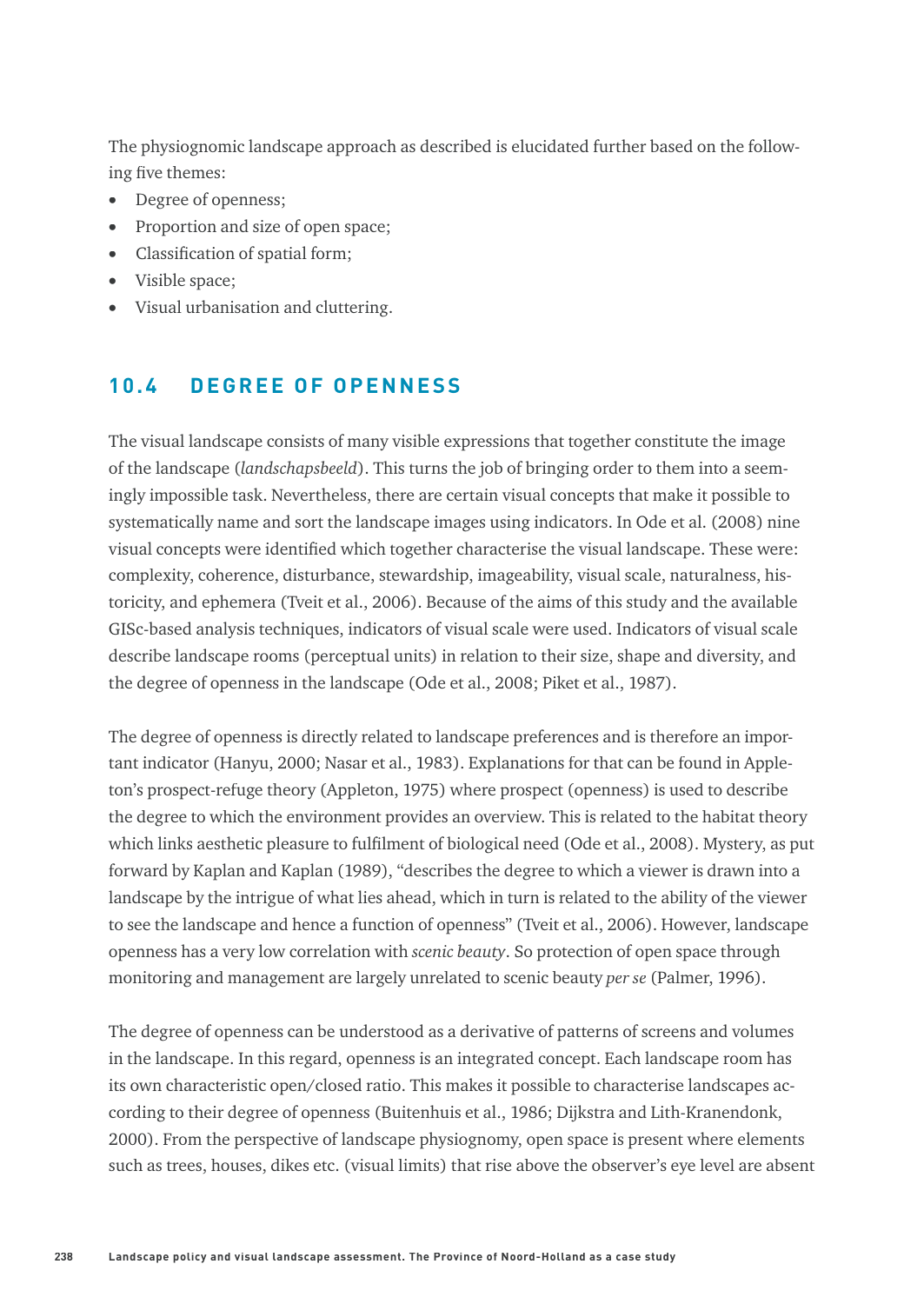throughout a specific surface area. In other words, openness is present where the landscape is 'empty' or 'open' (De Veer, 1977). One method for measuring openness is the grid landscape survey 5. This method has been applied to the landscape of Noord-Holland on the scale of the province (provincial unit).

#### **10.4.1 Grid landscape survey: measuring openness**

The goal of the analysis is to visualise and quantify physiognomic landscape space, mapping the degree of openness using a grid landscape survey (Buitenhuis et al., 1986; Palmer and Roos-Klein Lankhorst, 1998; Dijkstra and Lith-Kranendonk, 2000). In doing so, GIS was used to quantify and visualise the open/closed ratio by using a horizontal grid of 500 x 500 metres squares over the landscape. This is based on the notion that characteristic elements of a landscape can be recognised within a distance of 500 metres (Van der Ham and Iding, 1971; Van der Ham et al., 1970). A recently prepared digital topographic map at a scale of 1:10,000 (TO-P10NL, 2009) was employed to achieve accurate results. For the calculations, all items selected for the legend were those that were higher than eye-level (including ascending elements, buildings, trees and/or shrubbery) based on the definitions of the Topographical Service of the Land Registry (*Topografi sche Dienst Kadaster*). This selection was corrected where necessary based on recent aerial photography and field visits. GIS was then used to automatically calculate the contents of each grid cell to determine how many, and which, ascending elements are present. The results were classified by degree of openness using a classification method developed and tested by Palmer (1996) and Dijkstra and Lith-Kranendonk (2000). The resulting maps show the degree of openness and the character of the space defining elements. See figures 3 and 4.

#### **10.4.2 Extremes in size of open spaces in the landscape**

The landscape of the Province of Noord-Holland is characterised by degree of openness (size and proportion of open space). See figures 3 and 4. From large, open areas in the Wieringermeer and Schermer areas to small-size closed areas with lots of green, space defining elements, including Het Gooi and areas with an urban character. The landscape policy of the Province of Noord-Holland is aimed at preserving the characteristics of the landscape. The degree of openness and the associated extremes are important policy issues in this respect. Research into the degree of openness shows that the diversity in size is decreasing. There is currently a general trend towards the creation of mid-size spaces (Piket et al., 1987; Dijkstra and Lith-Kranendonk, 2000). The province's large-size, characteristic open spaces are under threat from encroaching densification. This has a levelling effect on the characteristic differences in open spaces that contribute to the identity of the various landscape units. It follows that areas with a very open character need special protection from advancing visual densification. Based on this under-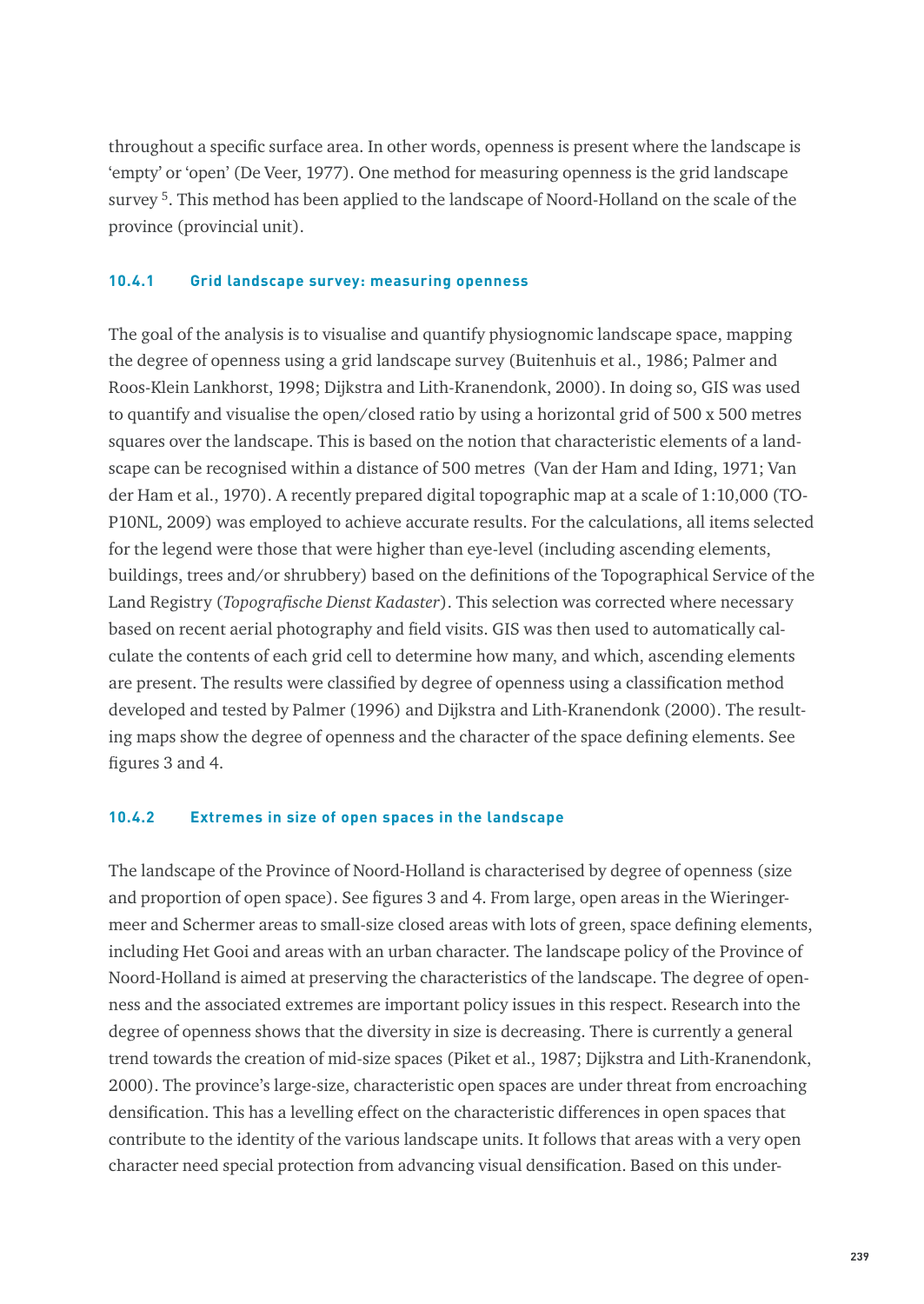



20<br>Kilometer  $10$  $0$  2.5 5  $15$ 

**Figure 3 Degree of openness**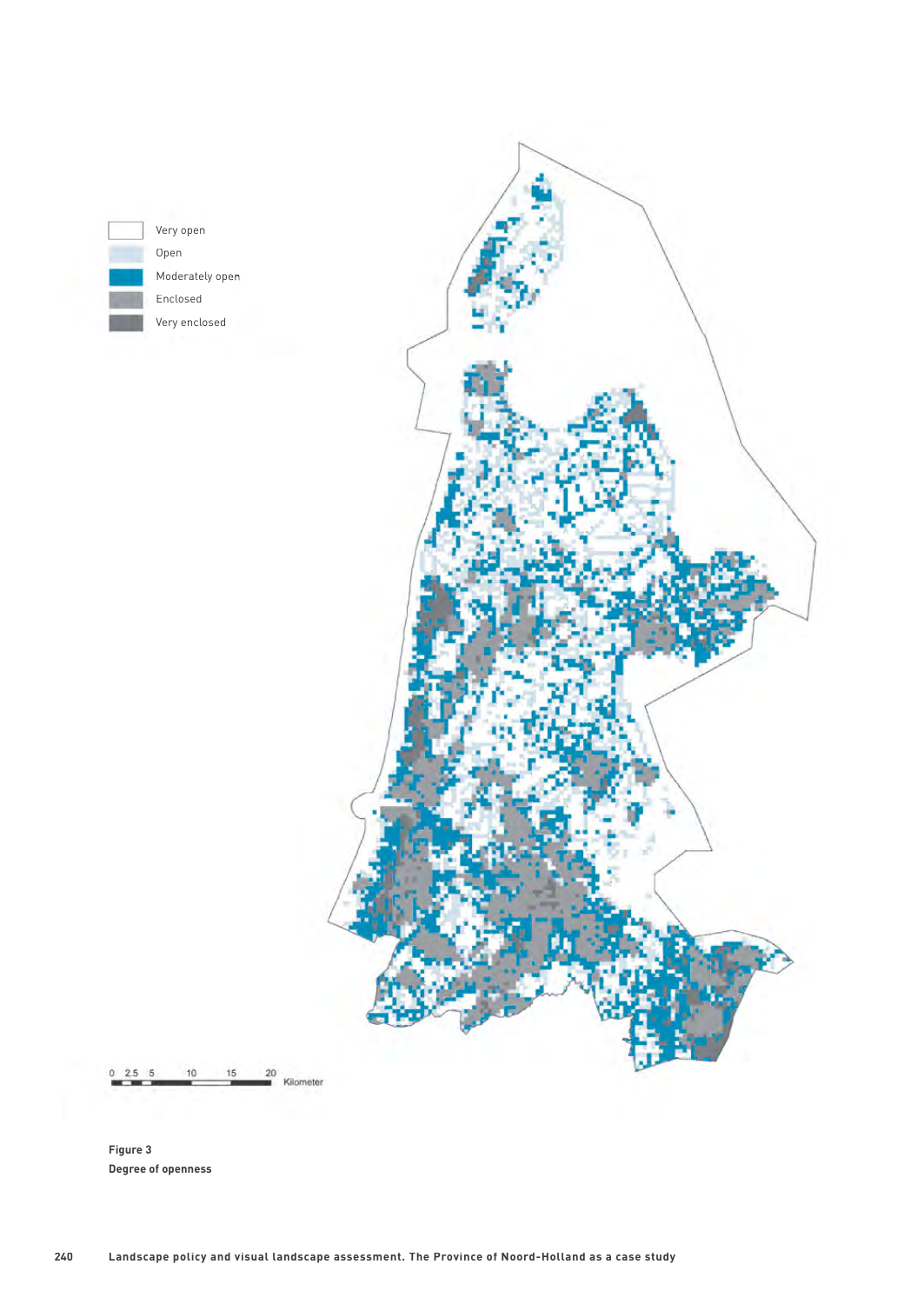No space defining elements Very low level of built-up area and/or vegetation Low level of built-up area and/or vegetation Moderate level built-up area and/or vegetation High level of vegetation, moderate level of built-up area High level of built-up area and vegetation High level of built-up area Very high level of built-up area and vegetation Very high level of built-up area Mass: very high level of built-up area and vegetation Mass: very high level of built-up area Mass: very high level of vegetation (wood)



**Figure 4 Character of the space defining elements** 

10

15

 $20$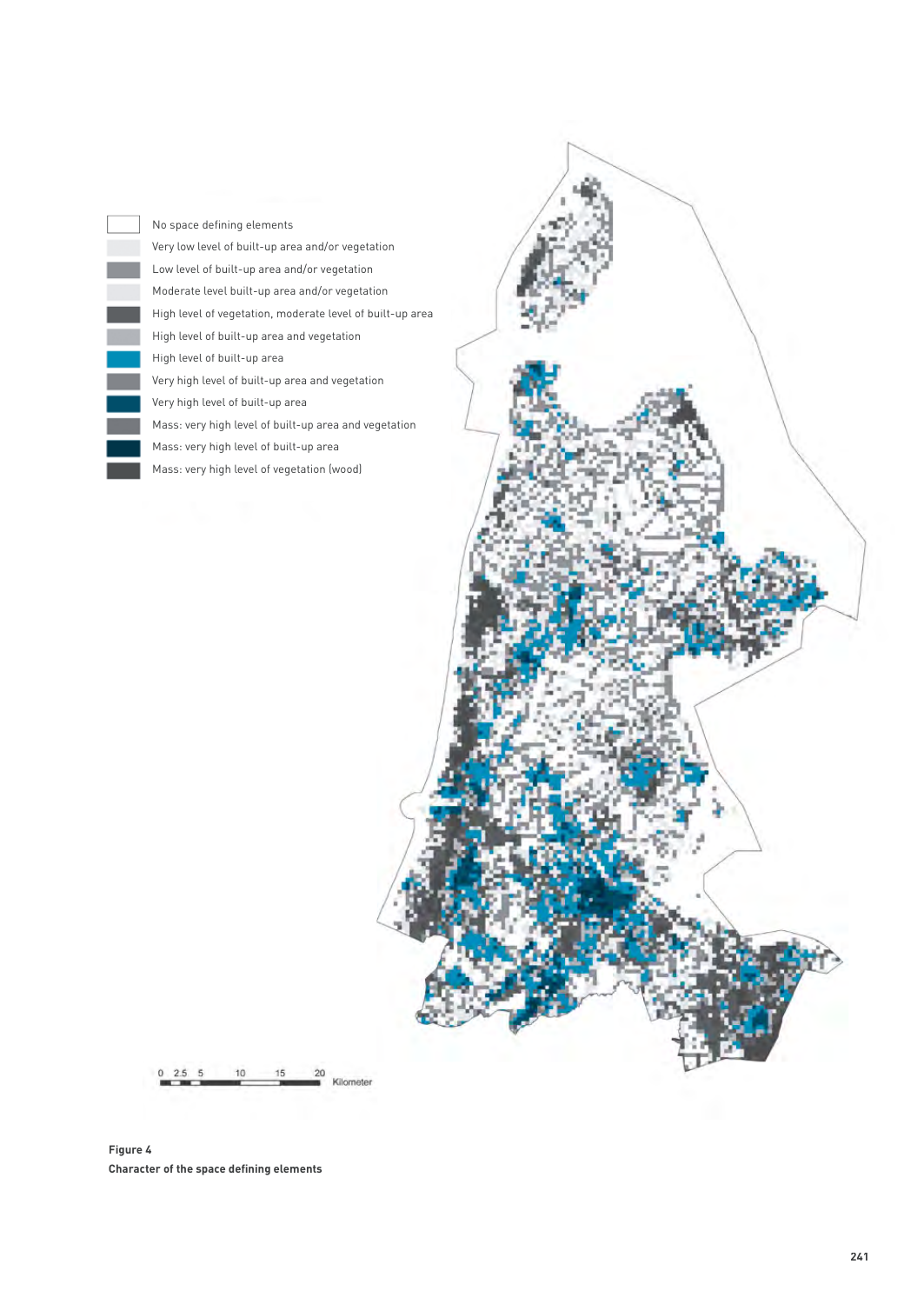standing, provincial planning policy offers protection from this densification in the largest and most substantial of the open spaces in the province. These particular open spaces were designated as a result of a political process based on this analysis. See figure 5.

# 10.5 PROPORTION AND SIZE OF OPEN SPACE

As mentioned before, landscape classification is an important element in the present spatial quality assessment framework of the province. In addition, there is a wide variety of landscape units in the province, each with its own characteristics in degree of openness. The size and proportion of open spaces within the landscape units is an important variable in describing landscape identity (Farjon et al., 1999; Dijkstra et al., 1997). Based on this notion, it makes sense to analyse and describe the characteristic open/closed ratio for each landscape unit. This direct link with the existing landscape classification makes a qualitative interpretation of the concept of openness possible on the level of the landscape unit. The form of the landscape is thus not only described in terms of spatial structure or development, but also in terms of characteristic degree of openness. Different landscape classifications can be used, but the types described in the Policy Framework for Landscape and Cultural History have been chosen in order to link directly to provincial policy. See figure 6.

#### **10.5.1 Quantification of openness by landscape units**

The goal is to visualise and quantify the degree of openness at the level of the landscape unit. The grid analysis of the entire province as described above served as the basis for this work. Using GISc-based overlay techniques, the results of the individual landscapes were assigned and aggregated. The resulting degree of openness and change could then be determined for each type of landscape (Dijkstra et al., 1997). As a derivative of the openness analysis that covers the entire province, this method allows the characteristic openness for each landscape to be identified. It provides a valuable tool for describing landscape units more precisely and for future monitoring purposes. By determining the increase or decrease in differences in openness, it is possible to see whether landscapes are becoming more homogeneous or heterogeneous. The result of this analysis is a diagram that shows the openness classes for each landscape unit. See figure 7.

#### **10.5.2 Landscapes with the largest degree of openness**

In the quantitative description it is striking that reclaimed land (*aandijkingenlandschap*) can be classified as a landscape unit with the largest degree of openness and that ice-pushed ridges (*stuwwallenlandschap*) are the landscapes with the lowest degree of openness. Also other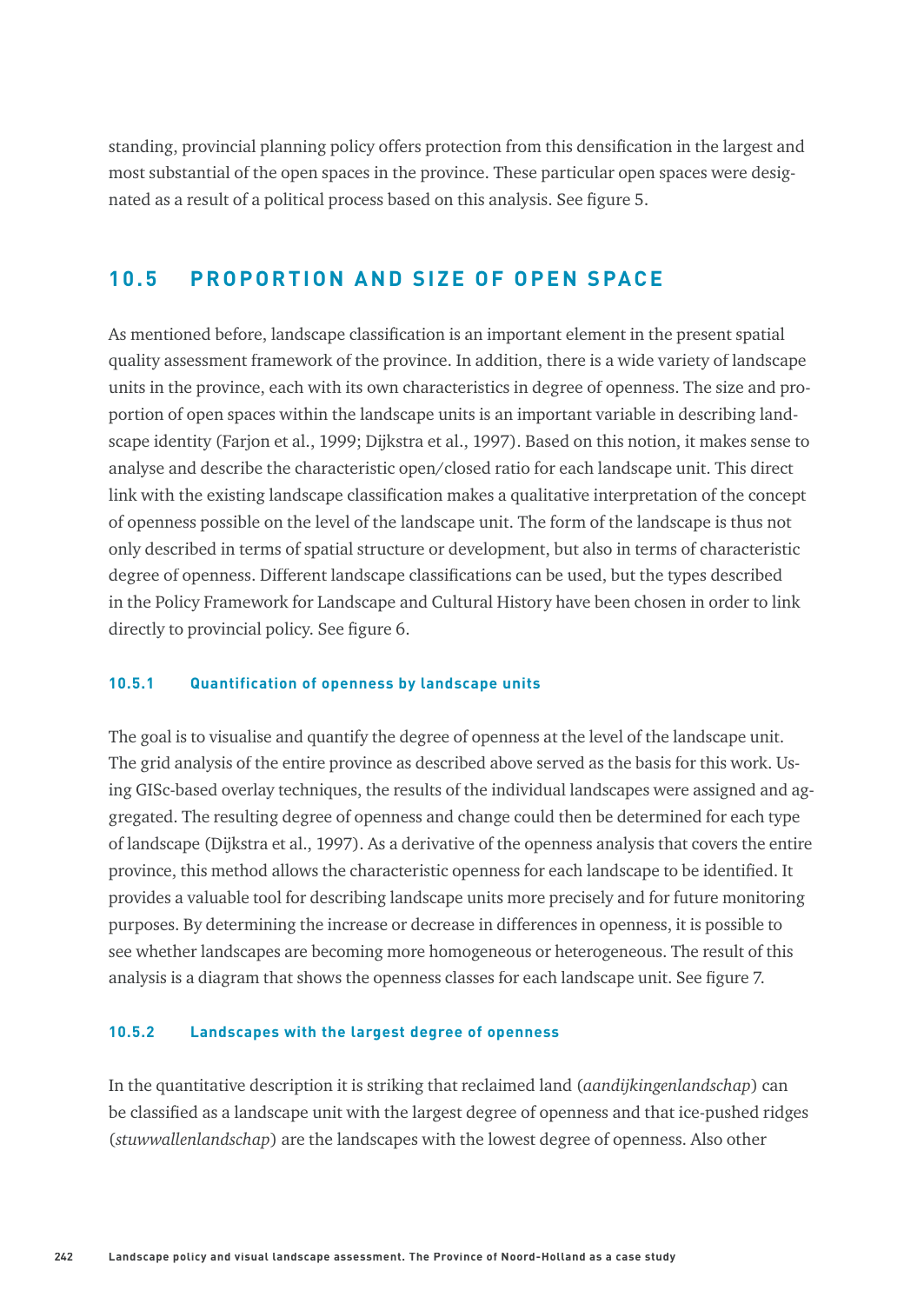

**Figure 6** Landscape classification of Noord-Holland (source: Province of Noord-Holland)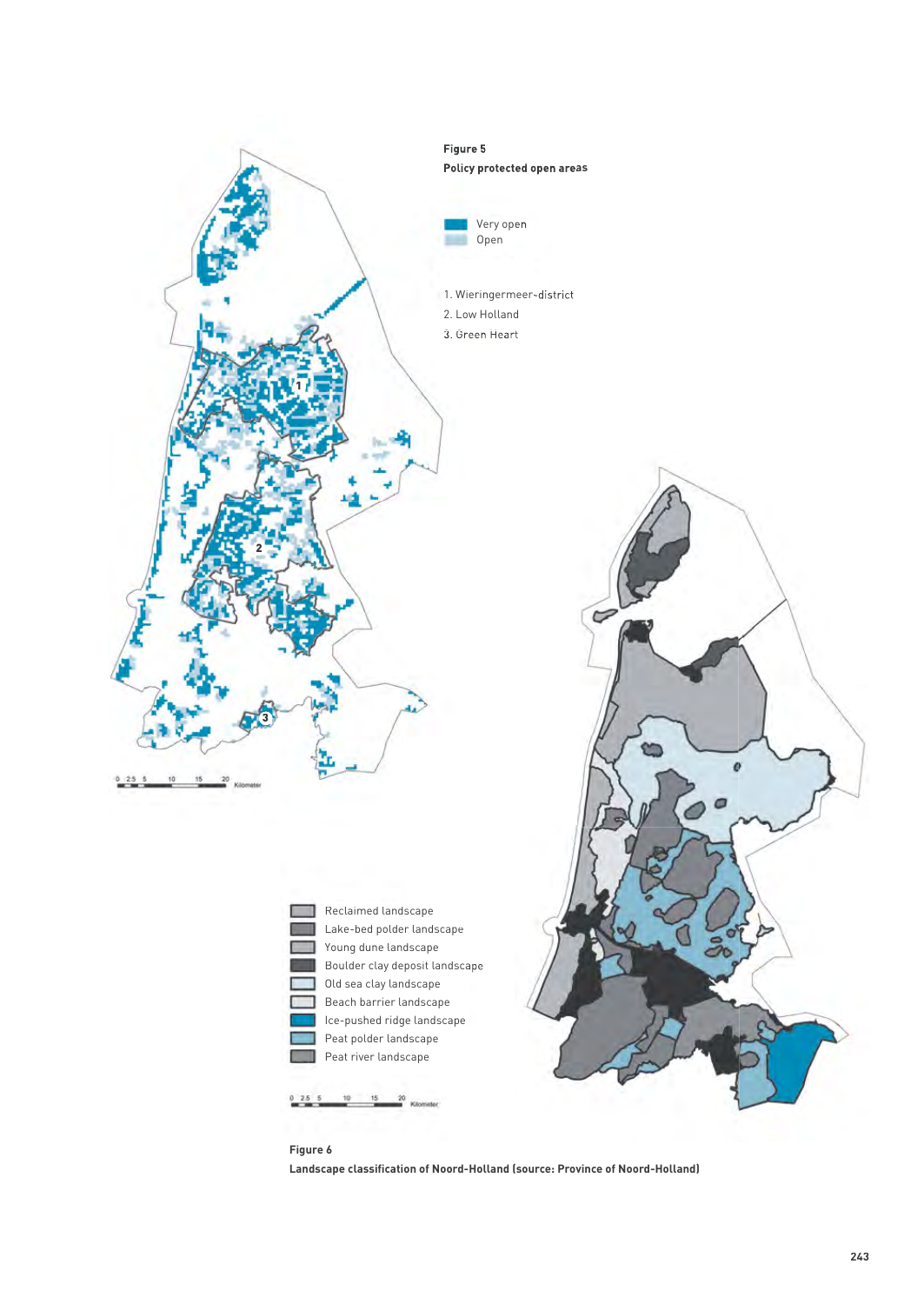

**Figure 7 Differences and stratification of openness within the landscape units** 

landscape units have a high degree of openness, such as peat polder landscapes (*veenpolderlandschap*), lake-bed polder landscapes (*droogmakerijenlandschap*), boulder clay deposit landscapes (*keileemlandschap*) and young dune landscapes (*jonge duinlandschap*). So, there are relatively many open landscapes, but they vary widely in terms of composition and appearance. Although it is generally possible to characterise landscape units in terms of openness, the difference in form and appearance of the space within the chosen landscape unit makes it difficult to use openness alone in a qualitative sense. This may be problematic, especially at a lower level of scale because this description covers aspects of space having to do with patterns, whereas structural aspects of the area are the ultimate determiners. A lower level of scale, the level of the spatio-visual unit, provides better opportunities for analysing and describing structural, three-dimensional aspects of the landscape (Wassink, 1999; Vroom, 1986). Taking these limits into consideration, policy that is geared toward ensuring the characteristic openness for open landscape units should be based on qualitative requirements with regard to densification (buildings and afforestation). Further study into the relationship between the degree of openness and the form and appearance of the space will be essential: classification of the spatial form is an important theme.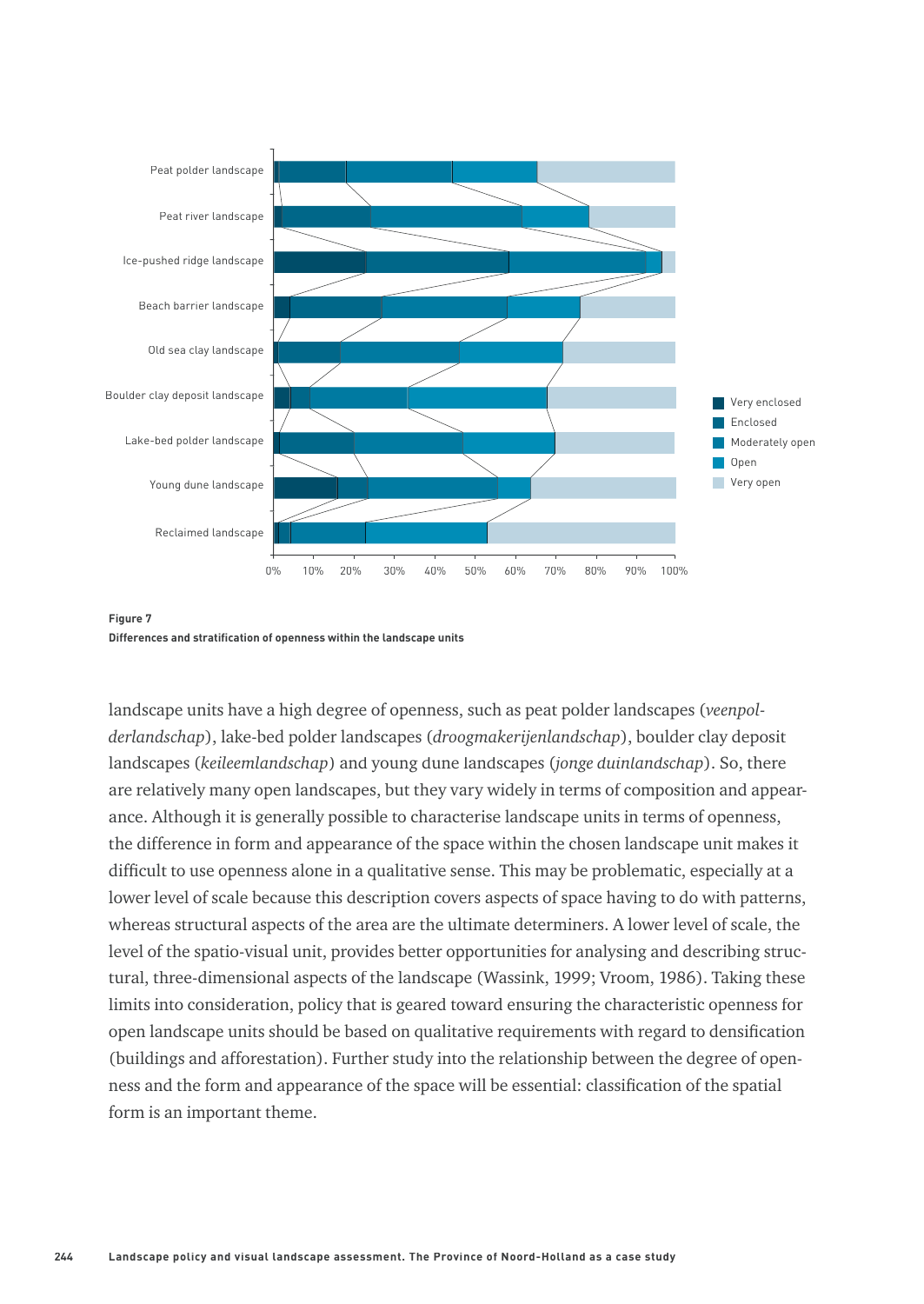# **10.6 CLASSIFICATION OF SPATIAL FORM**

As mentioned previously, openness may be considered to be a derivative of landscape elements, which function as surfaces, screens and volumes. In this regard it is important to ascertain whether these landscape elements also act as space-defining elements (spatial boundaries). Spatial boundaries include all linear and two-dimensional landscape elements that reach above eye level. These may be hedgerows or woods, wooded banks, ribbon developments, villages, towns, cities and dikes. The natural terrain also plays a role in giving form to space: areas that are relatively higher than the surroundings afford views. The location, orientation and density of the elements that function as spatial boundaries determine the openness of the landscape. This is why openness must also be described in terms of the composition of the spatial elements as well. The key to doing so is to classify the spatio-visual units according to the spatial form in each individual landscape (Wassink, 1999; Curdes, 1993; Thiel, 1961). The spatial form is then described based on the spaces (size and form) as they are determined by the spatial boundaries.

#### **10.6.1 Determining the form of space**

There is no reliable and workable GISc-based method for analysing categories of spatial form. Clues can be found in e.g. Patch-analyst (McGarigal and Marks, 1994), but this needs further research. Expert judgment has therefore been used. This is based on cartographic research, interpretation of aerial photography, field visits and Street View imagery (Google Earth, 2009). Space can thus be designated at the level of the spatio-visual unit. The primary resource was the digital topographic map at a scale of 1:10,000 (TOP10NL, 2009), which also served as the basis for a map of the entire province showing spatial categories. See figure 8.

It is possible to classify spatial form according to a number of different classifications. The classification and description of Wassink (1999) is used here by analogy. This is based on the work of Thiel (1961), McCluskey (1979) and Curdes (1993). Wassink arrives at five spatial types, see figure 9:

- Fully confined spaces;
- Bilaterally confined spaces (on two sides);
- Divided spaces;
- Continuous spaces;
- No space, mass.

*Fully confined spaces* have boundaries on all sides. This means that they are turned inward; they encourage restfulness. The essence of fully confined spaces is that there is an 'inside' and an 'outside', and that the boundary between inside and outside is unambiguous. Fully confined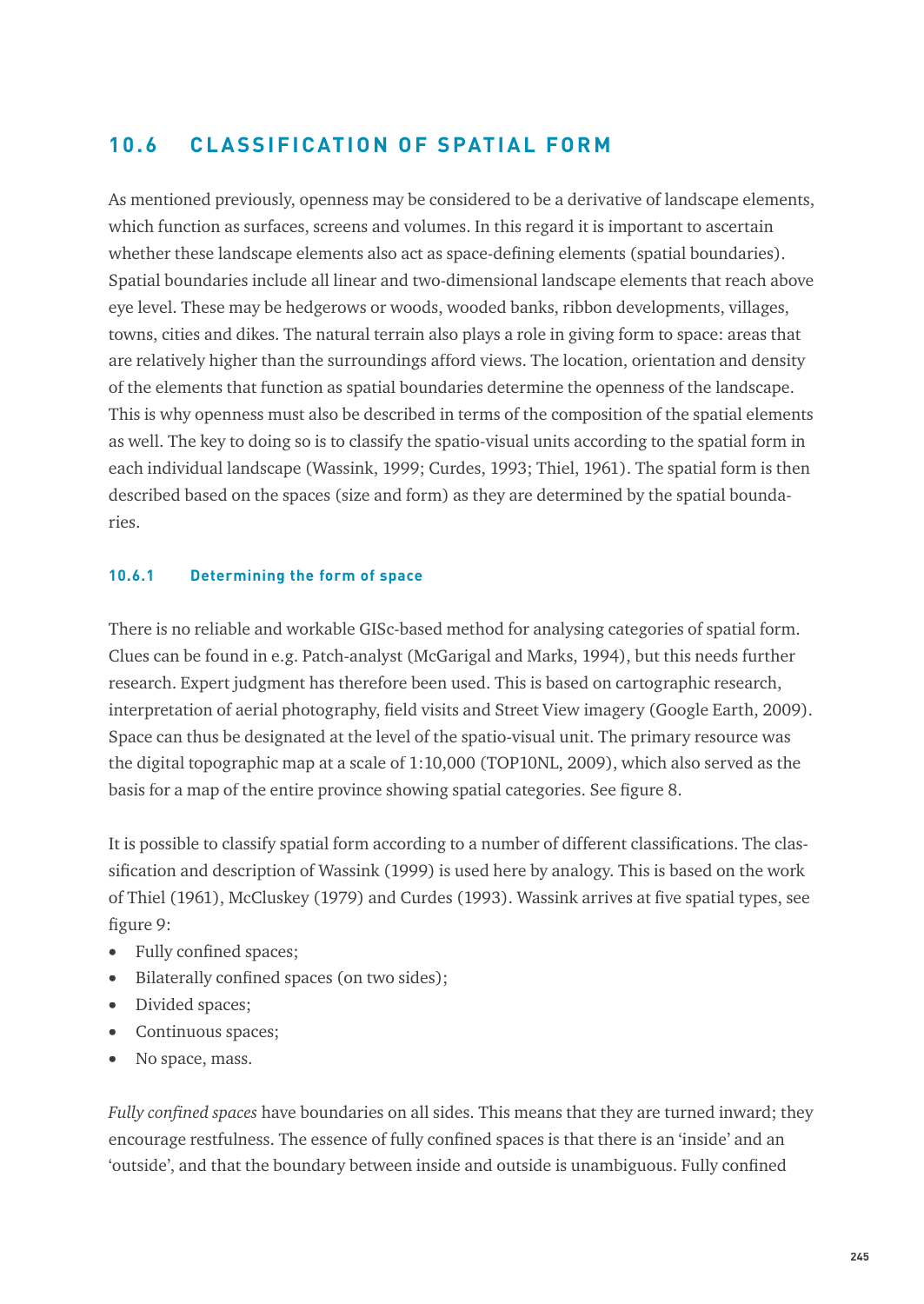

**Figure 8 The form (shape) of space in the landscape of Noord-Holland**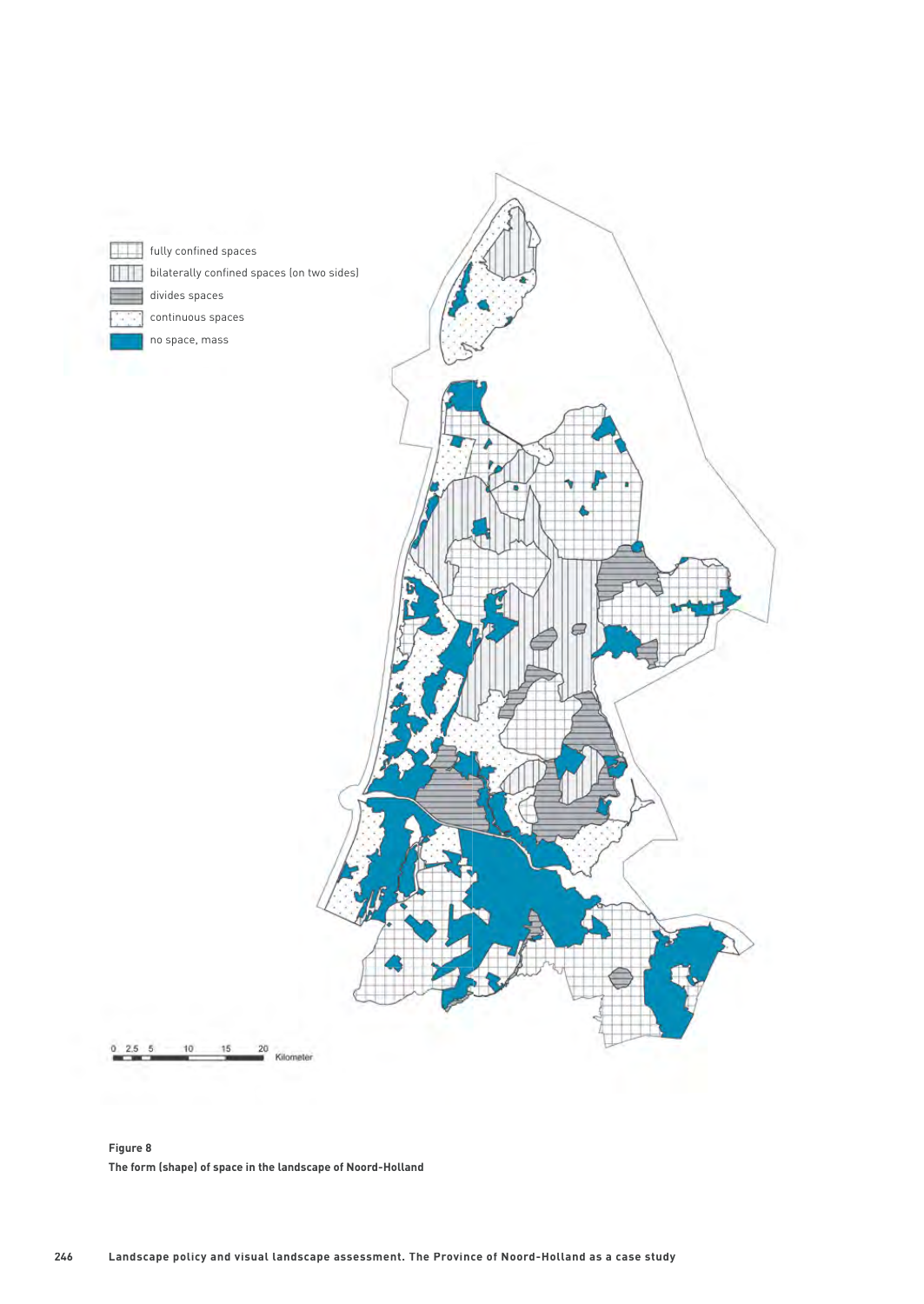





fully confined spaces divides spaces bilaterally confined spaces (on two sides)







continuous spaces no space no space, mass

**Figure 9 The classification of spatial form** 

spaces are also called *Static Spaces* or *Space-contained* (Thiel, 1961; McClusky, 1979). An example of this is the reclaimed land in the Beemster polder.

*Bilaterally confi ned spaces* are characterised by being elongated. The beginning and end of the space can often not be seen from a single position. These spaces encourage movement and therefore an outward orientation. The boundary between inside and outside is fixed in its width but not in its length. Bilaterally confined spaces are also known as *Dynamic Spaces* (Thiel, 1961). An example of this is the reclaimed land in the Wijde Wormer polder.

*Divided spaces* are characterised by the space being divided into two sections. There is no inside or outside: space exists on either side of the spatial elements. This space is bordered on just one side. *Divided spaces* are also known as *einseitig gefaßte Räume* (Curdes, 1993). An example is the landscape around the Schermerhorn peat polder.

The hallmark of *continuous space* is that spatial elements do not confine the space. Any landscape elements present exist as separate elements in a continuous space. Continuous space is also known as *Vagues* or *diffuser Raum* (Thiel, 1961; Curdes, 1993). Polarised spaces known as *Space attracted* can develop around the individual volumes. An example of this is the area west of Alkmaar in the polder landscape / barrier dune and plains landscape.

Finally, certain situations may be distinguished where there is *no space, but mass*. An example of this is a landscape that is covered with forest. This is of course also dependent on the organi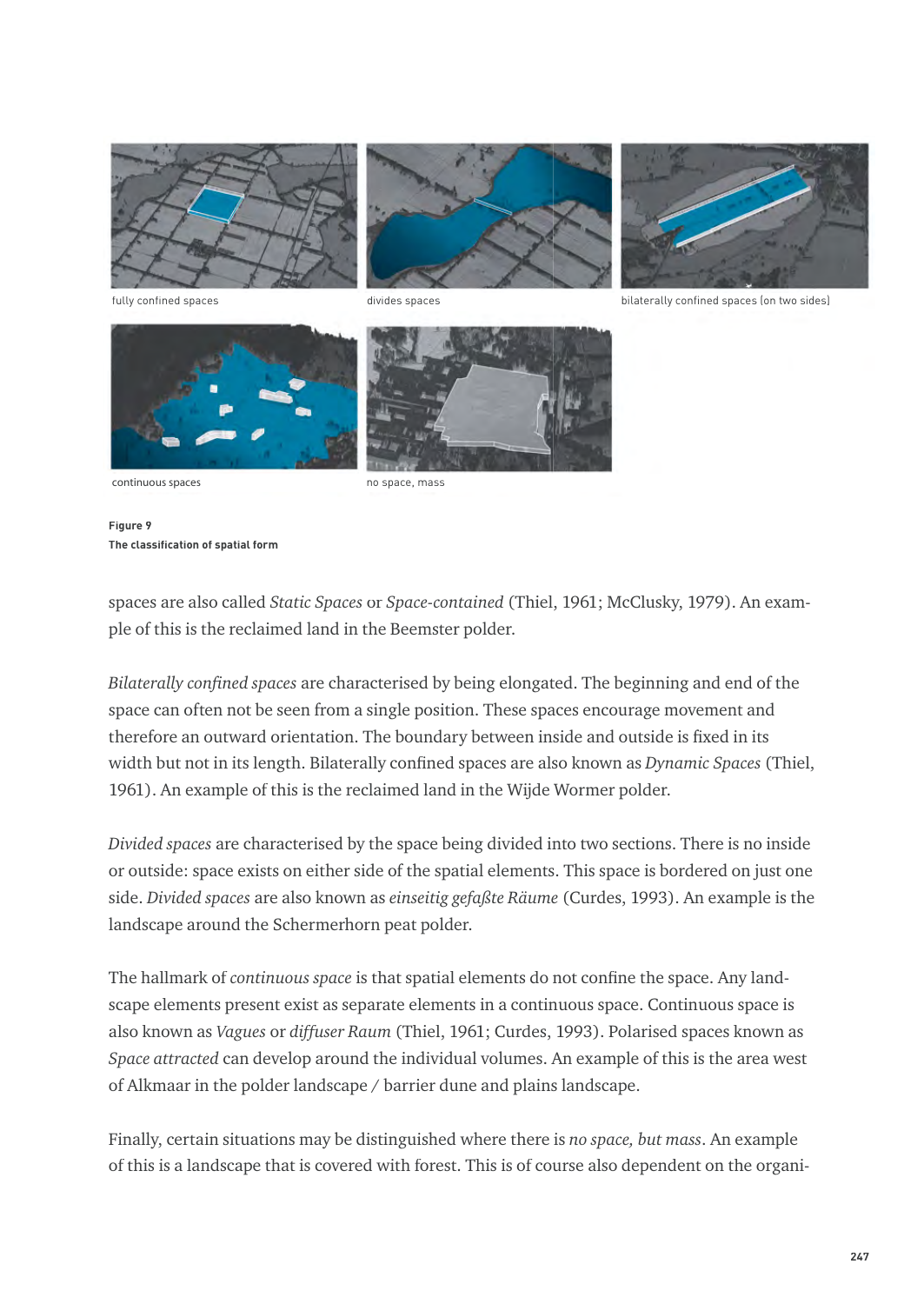sational level at which the landscape is considered. Looking at the forest in detail may reveal paths and open spaces. Examples can be found in the woodlands of *Het Gooi*; the lateral moraine landscape.

#### **10.6.2 Spatial form as structural carrier**

This detailed classification of spaces within a landscape unit is a useful way of identifying openness more precisely and arriving at a qualitative description of openness. In this respect spatial form is a vehicle to describe, analyse and map the landscape formed by the composition of surfaces, screens and volumes and the resulting spaces. We consider the spatial form as the structural carrier of openness: the spatio-visual structure. The character of an open space could then be described in terms of the shape, size and extent of the visual space. This would make it possible to explain and describe the relationship between the degree of openness and the form of the space. These spatial units could then be used as a basis for continued spatial development. The spatio-visual structure of the landscape can thus be safeguarded (or expressly ignored) when designing new housing tracts, ecological developments etc. In the province of Noord-Holland the way landscape space is managed has certainly become an important guiding principle when it comes to discussing and assessing plans for spatial development.

# 10.7 VISUAL SPACE

Visual space is the way the landscape appears to the observer. As previously discussed, visual space is something quite different from physical space. Not only the three-dimensional aspects of space play a role in visual space; other conditions related to visual observation are also involved, such as: the position of the observer (altitude, proximity and angular size of the objects), the viewing direction and the atmospheric conditions (e.g. contrast threshold) (Duntley, 1947; Nicolai, 1971; Antrop, 2007). These aspects determine which shapes are actually observed. The observer's position is an important factor in methods for analysing the appearance of the landscape. Space appears to the observer in various ways. Dijkstra (1991) distinguishes three ways of analysing the appearance of space to the observer:

- Analysis from observation points;
- Analysis from routes;
- Analysis from areas.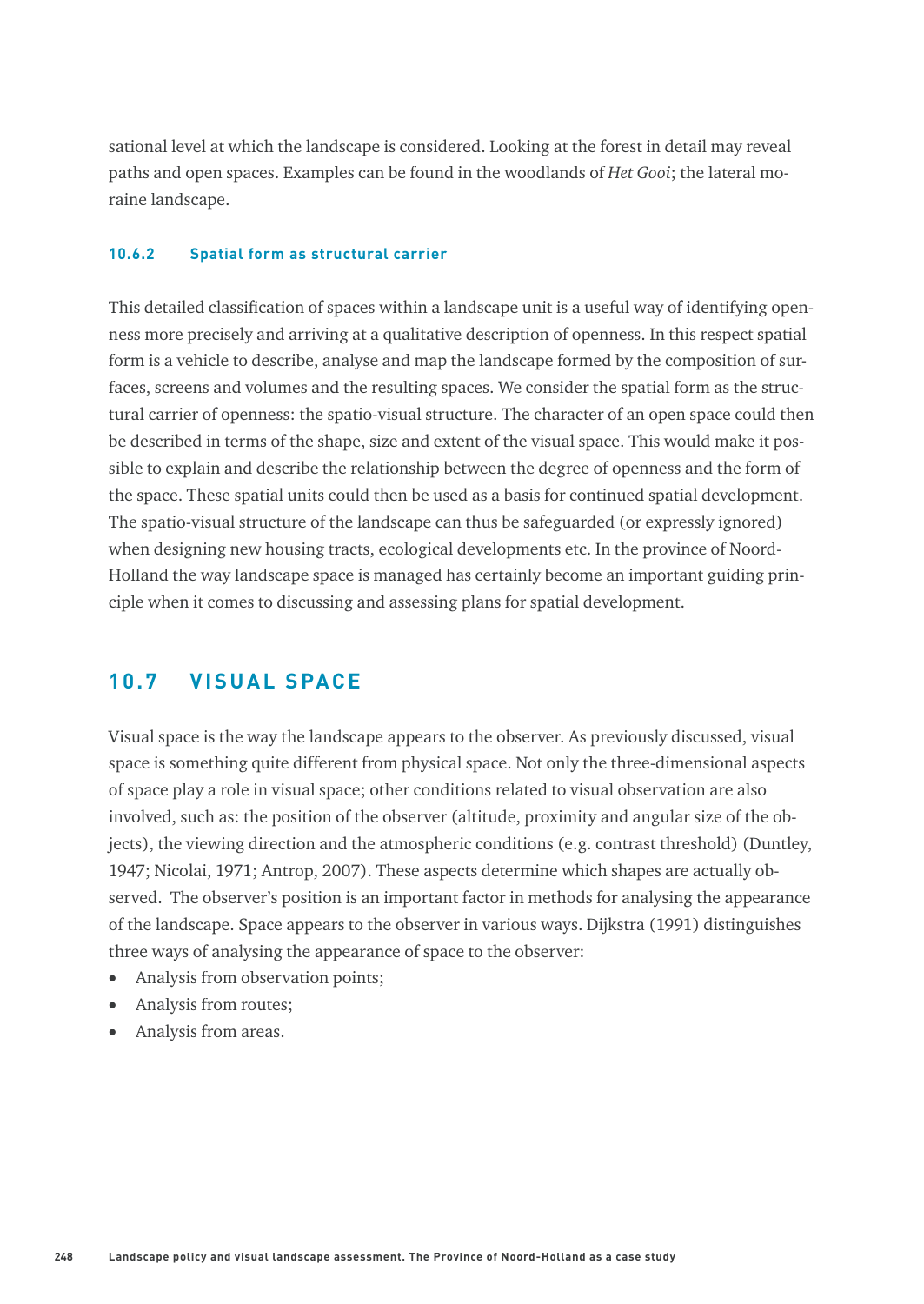Viewsheds are a valuable method for analysing the appearance of a space in its current or in a future appearance. Viewsheds make it possible to portray a landscape objectively from the perspective of the viewer (Tandy, 1967; Lynch, 1976; Smardon, et al., 1986).

#### **10.7.1 Viewsheds: measuring visibility**

The goal is to analyse and portray the appearance and visibility of physiognomic landscape space. A GISc-based viewshed method may be used for this purpose, in which the observer's field of vision can be analysed from many different angles (Llobera, 1996 and 2003; Fischer, 1995 and 1996). The visual landscape can be analysed from observation points covering the entire 360 degrees of the viewing circle or any part thereof. The visible portion of the viewing circle is therefore calculated. The part that is immediately visible to an observer is called the breadth of view, or viewshed. See figure 10. Viewing angle, viewing distance and eye level (viewing height) may all be set as variables in the analysis. The following assumptions were used: a viewing height of 1.60 metres above ground level and a viewing angle of 360 degrees (the entire viewing circle). The stereographic viewing limit is 1,200 metres; this means that an observer can perceive depth up to 1,200 metres. Beyond this distance everything merges together (Van der Ham and Iding, 1971; Nicolai, 1971; Antrop, 2007). The maximum visual range depends on atmospheric circumstances and is referred to as the meteorological optical range 6. To put it more precisely, the visual range of objects in the landscape depends on: the apparent contrast between the object and its background, the angular size of the object, its shape and vertical area, the contrast threshold at the level of luminance (type of day), the conditions and techniques of observing and, the eyelevel and related curvature of the earth (Dunt-



1. Acquisition of accurate topographic data includes heights and terrain heights (DEM)



2. Construction of a Digital Landscape Model by combining 3D topographic data and DEM



3. GIS-based Viewshed analysis (360° at eye level)

**Figure 10 Principle of the viewshed analysis**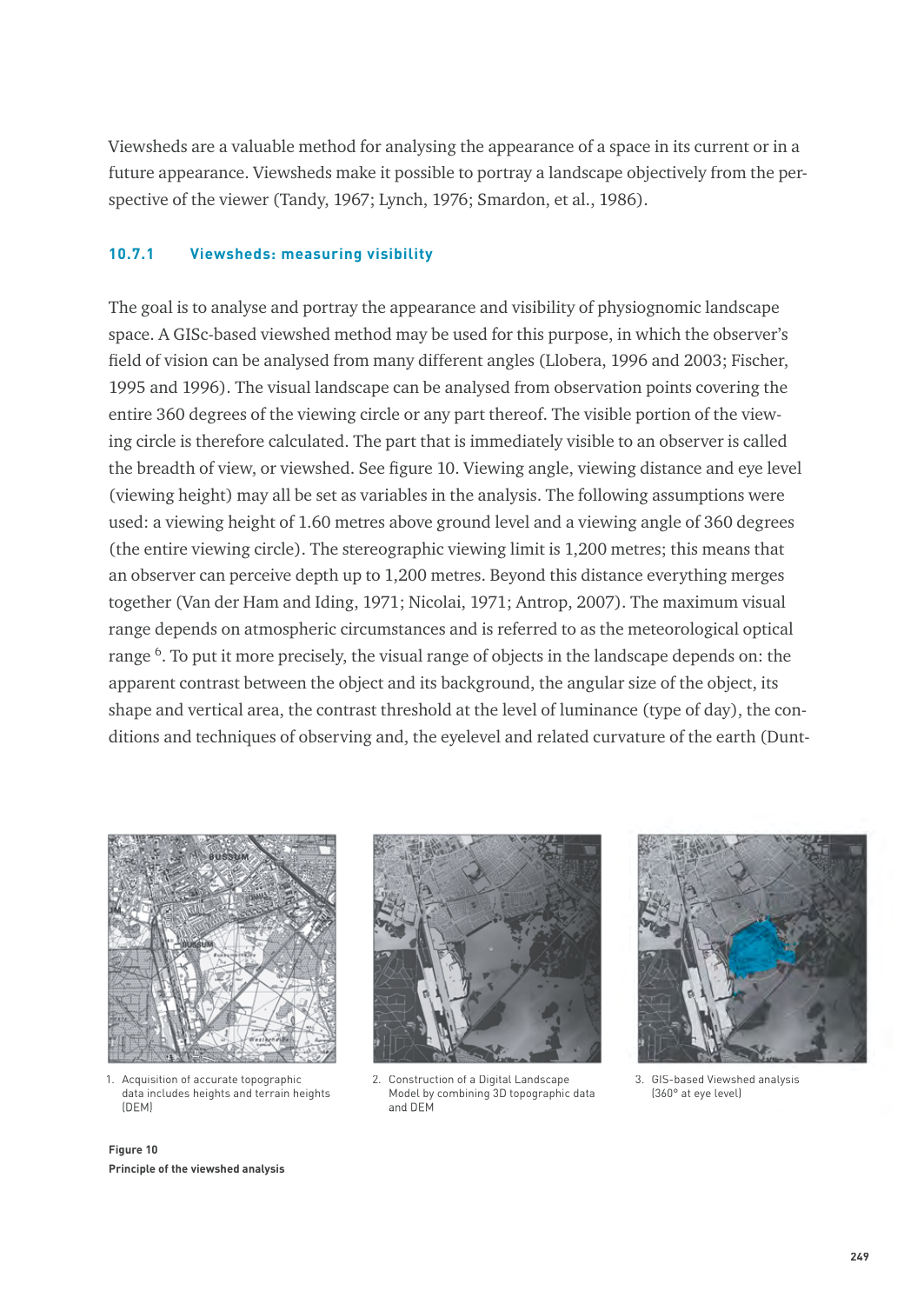ley, 1948; Middleton, 1952). It is possible to carry out the analysis from individual positions (viewsheds), from routes (incremental viewsheds) and/or areas (cumulative viewsheds). See boxes 1, 2 and 3 for examples of application.

To achieve reliable results, an accurate digital barrier model was constructed consisting of a digital elevation model (DEM) combined with topographic data. This is based on a highresolution elevation model, the *Actueel Hoogtebestand Nederland* (AHN-1, 1997-2003), which is precise to about 15 centimetres per square metre. The DEM's density, distribution and planimetric accuracy is such that topographic objects with a size of two by two metres can be identified clearly and with a maximum deviation of 50 centimetres (AHN, 2010). The model has been supplemented with recent topographic data: the digital topographic map at a scale of 1:10,000 (TOP10NL, 2009). All legend items were selected that were higher than eye-level (including ascending elements, buildings and trees and/or shrubbery) based on the definitions of the Topographical Service of the Land Registry. The resulting digital landscape model (DLM) or barrier model was corrected using recent aerial photographs, field visits and Street View imagery (Google Earth, 2009). The viewshed analysis results were tested for reliability through field visits and photos.

#### **10.7.2 Visual effects on the landscape image (landschapsbeeld)**

The viewshed method can be used to simulate the physiognomic space visible to the observer. The observer's position plays a crucial role and field of vision or visibility can be analysed from specific points, routes and areas. This makes it possible to analyse and describe the way in which the landscape appears to the observer on the scale of the spatio-visual unit. Also, future interventions can be assessed based on their visual impact as part of a visual impact assessment. The policy of the province of Noord-Holland now requires that explicit attention must be paid to the visual impact of the intervention in addition to the requisite Visual Quality Plan (Province of Noord-Holland, 2010a). An example of such a Visual Impact Report with regard to the physiognomic landscape approach is the Quickscan on the visual impact of the landscape plan Bergen (*Quickscan visuele effecten landschapsplan binnenduingebied Bergen*) (Nijhuis, 2010a), see also box 1.

#### **10.8 VISUAL URBANISATION AND CLUTTERING**

The term 'visual urbanisation' is used when the city, and related objects like wind turbines and communication towers are visible from non-urban areas. Strictly speaking, visual urbanisation is the process that creates this visibility, but the term is often used to signify the result of this process (De Veer, 1978). Cluttering is a concept that is closely related to visual urbanisation.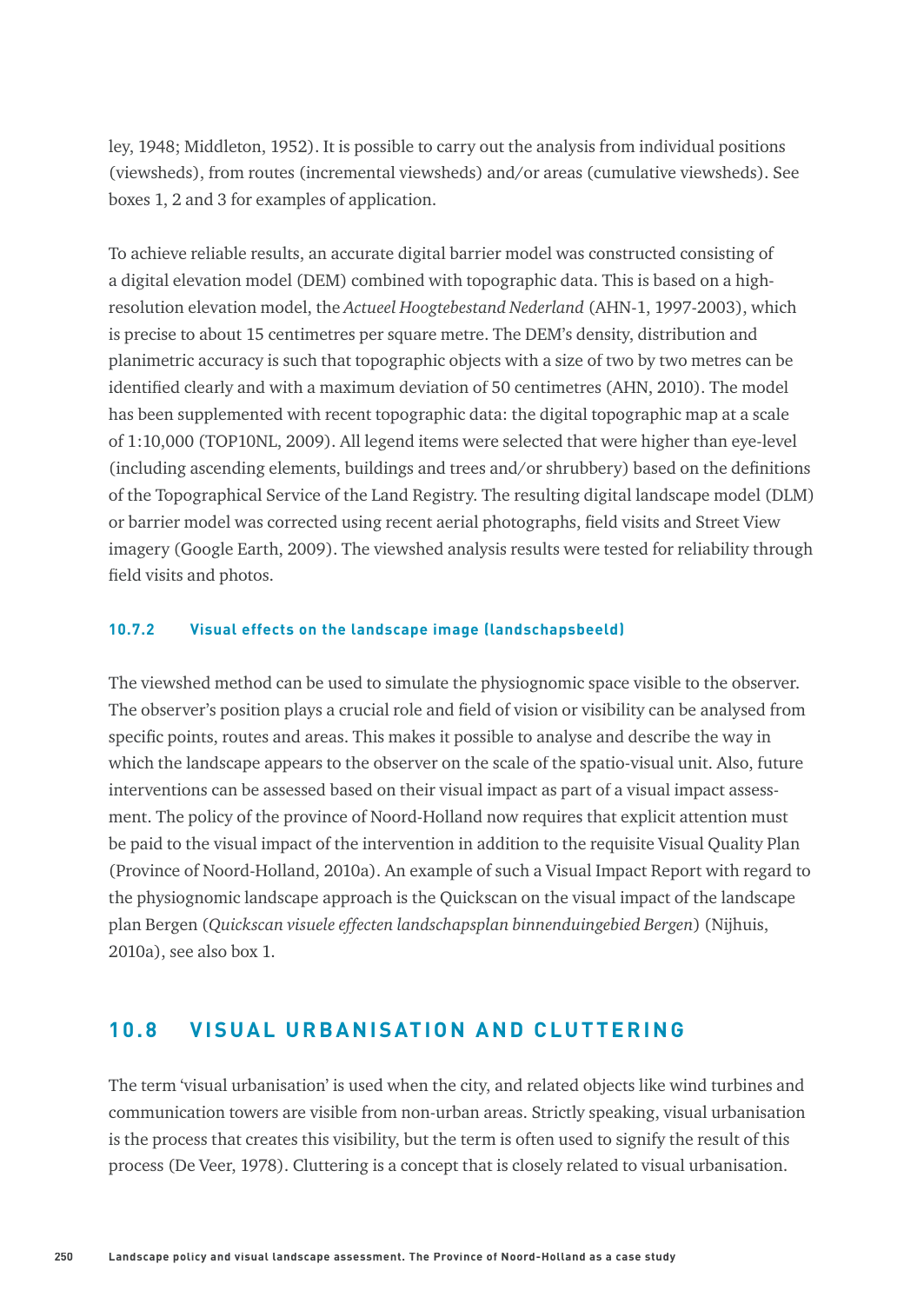#### **Box 1 Quikscan on the visual impact of the landscape plan Bergen**

Spatial interventions in the landscape usually have a significant influence on the landscape image (landschapsbeeld). By portraying these effects systematically and transparently, it is possible to make informed choices that promote spatial quality. A visual impact assessment is a tool that can be used to reliably map the visual impact of planned spatial interventions. This has also been done for the landscape interventions proposed in the Visual Quality Plan for Bergen and the associated development plan as an application of the policy described in the Structural Concept of Noord-Holland 2040 and the Policy Framework for Landscape and Cultural History. The Quickscan on the visual impact of the landscape plan Bergen (Quickscan visuele effecten landschapsplan binnenduingebied Bergen) (Nijhuis, 2010a) follows the methodology as described in this chapter and addresses the following themes: scale extremes in the landscape, the characteristic open/closed ratio, the space and the visibility/perception of the space. Cumulative and individual viewsheds were applied in order to measure the visual impact of the proposed development respectively, shown in the map and chart. See figure 11.

#### **Summary of the results**

The visual impact assessment shows a densification of 3.5% (total of approx. 54 ha). The majority of the densification (approx. 49) ha) is due to foliage: bushes and trees. In this sense there is hardly any petrifaction because most new construction is covered

or shielded by greenery and the number of red elements is relatively small (approx. 5 ha). The character of the open area also changes: agrarian pasture largely makes way for natural grassland, which has a significant influence on the perception of the landscape. The new arrangement of the landscape means that the characteristic continuous space is transformed into a number of fully confined spaces. Correspondingly, the proposed density serves to decrease the relative openness by 108 ha (approx. 4%), which means that the spatio-visual characteristics of the area are significantly impacted as shown on the map and diagram. The characterisation of the open space changes from a 'varied open space with distant vistas' into a 'uniform open space without views'.









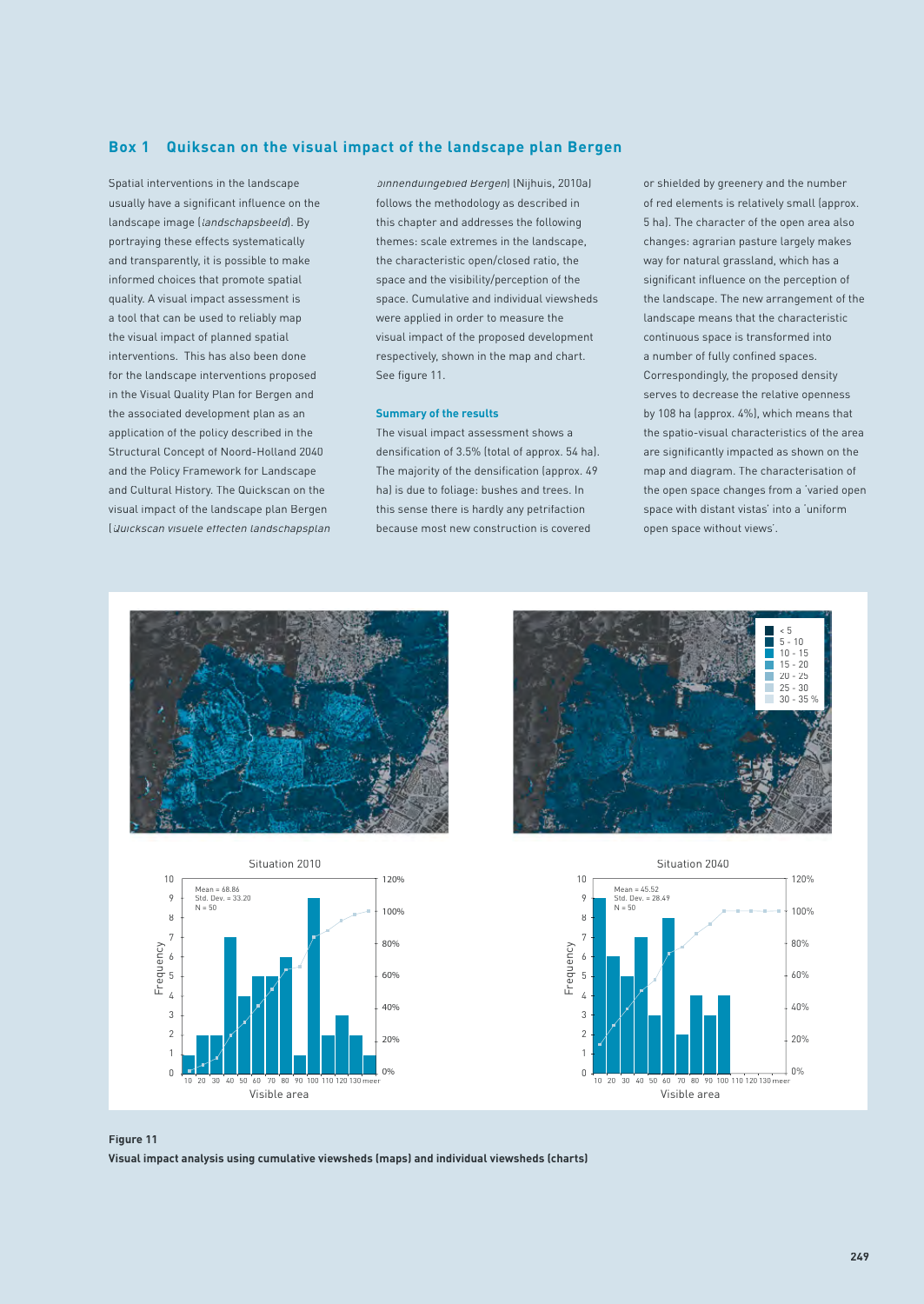It has to do with the deterioration of the landscape (Hoogbergen, 2008; Boersma and Kuiper, 2006). Cluttering occurs when elements in the landscape such as housing (high-rise and lowrise), greenhouses, industrial estates, wind turbines, etc. are perceived to be disturbing (Van der Wulp, 2009; Boersma and Kuiper, 2006; Roos-Klein Lankhorst, et al. 2002). Nevertheless it must also be stated that buildings, urban boundaries, high-rises and elements such as wind turbines can contribute positively to the identity of the landscape and its orientation in space and time (as long as they are thoughtfully designed and positioned). Visual urbanisation of the landscape can therefore be perceived positively and negatively. The cluttering of urban boundaries (Burrough et al, 1982; Nicolai, 1971), the allocation of high-rise buildings ( Rød and Van der Meer, 2009) and the positioning of wind turbines (State Advisor for Landscape, 2007) are therefore important issues that require extra diligence. Mapping the visual impact using sound simulation techniques is a notable principle in this regard (see e.g. Smardon, et al., 1986; The Landscape Institute, 2003).

#### **10.8.1 Appearance of visual urbanisation**

Areas exhibiting visual urbanisation generally have an open character and are located near cities or in metropolitan areas. These are often agricultural areas, open water or other natural expanses. The amount of visual urbanisation in the province of Noord-Holland is increasing. Reasons for this include increasing physical urbanisation (intrusion, i.e. lengthening of urban boundaries), and especially, changes to the structure of the city and its boundaries. Growing numbers of wind turbines are also being installed. The visual urbanisation of the landscape is generally regarded as undesirable, although there are significant differences of opinion on this topic, depending on the nature and extent of the elements involved and contextual considerations of the landscape (Van der Wulp, 2009; Thayer, 1994). Results from environment-reliant research emphasise the resistance to 'seeing the city in the landscape' (Roos-Klein Lankhorst et al. 2002; Coeterier, 2000). Other studies show that high-rise buildings and urban boundaries can play a role in defining the identity of areas (e.g. urban parks), or that they can function as landmarks. Think of the acclaimed ribbon villages that are such an integrated element in the polders, or of historic townscapes. They can make a positive contribution to the landscape in terms of identity and its orientation in space and time as long as they are thoughtfully designed and positioned. When visual urbanisation has a negative effect on the appreciation of the landscape, various forms of shielding can be considered (such as greenery), but again this must be diligently designed.

There are several methods available for analysing visual urbanisation or the city's sphere of visual influence (see e.g. The Landscape Institute, 2003; Burrough et al., 1982; Nicolai, 1971). See also chapter twelve for an example. Criteria applied include type, height, (vertical) size and location of buildings, the degree of openness of the surrounding landscape, the terrain and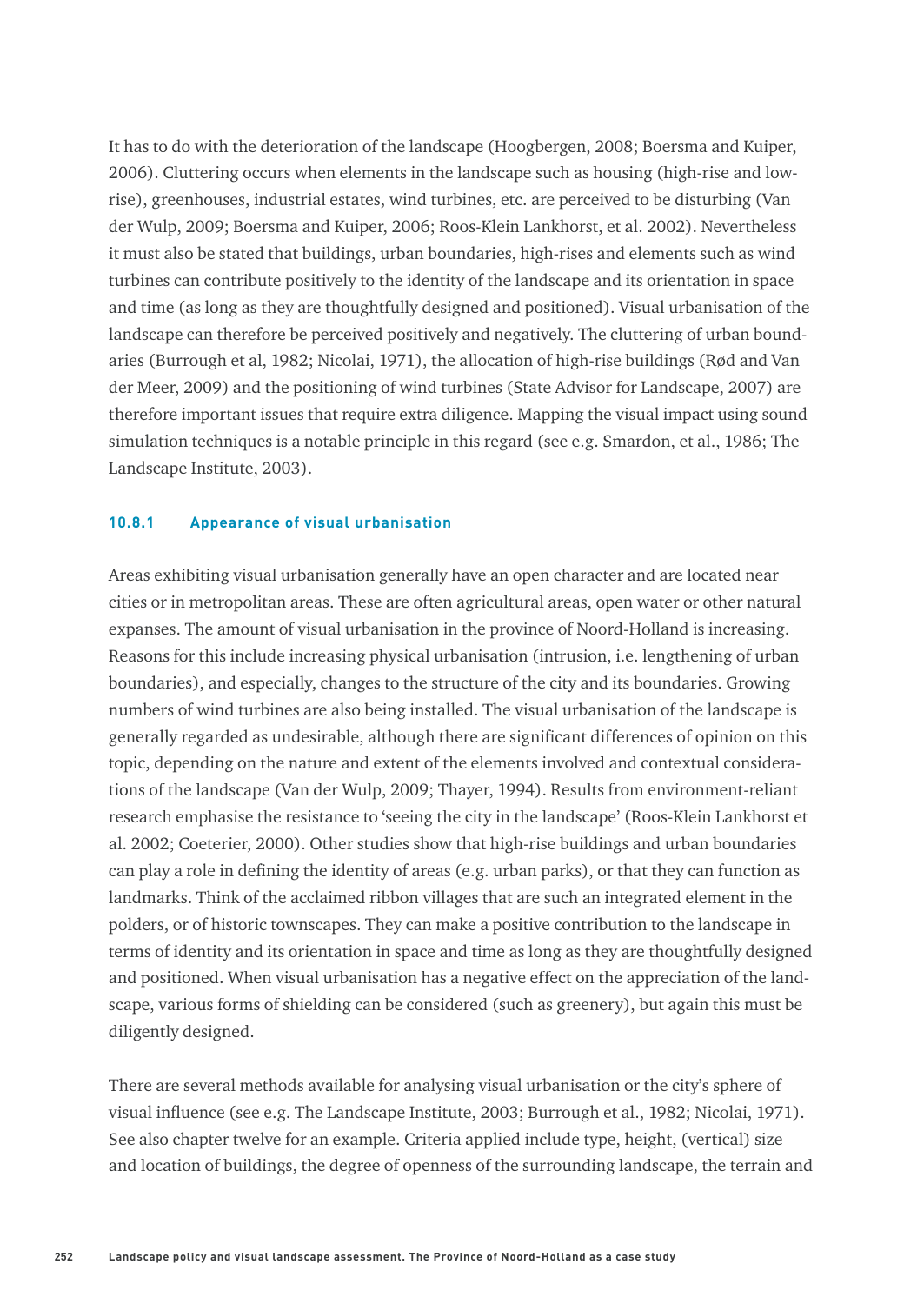#### **Box 2 High-rise buildings in the province of Noord-Holland**

High-rise buildings have a significant visual impact in the province of Noord-Holland due to the open character of the landscape (Nijhuis, 2009, 2010b). The taller and larger the buildings, the greater the impact. This does not mean that high-rise developments are undesirable or impossible. High-rise buildings can function as markers for certain areas, thus serving as landmarks similar to prominent church towers, smokestacks etc. High-rise buildings can play an important role in the landscape as a point of orientation in time and space. They can also bolster the identity of a

landscape. They especially reinforce the character of urban parks when located at their edges; these parks function as regional landscape parks with an emphasis on recreational use. Examples of areas where this is the case include Amstelscheg in the Arena area, Omval, the Zuidas business district, parts of Waterland, the southern part of Laag Holland, etc. Coastal high-rise development can also serve as a landmark, as is the case in Zandvoort. See figure 12. High-rise buildings can therefore make a positive contribution to the character of the landscape as long as

sufficient consideration has been given to the location and design of the development. High-rise buildings do not always positively impact their surroundings, after all. Highrise buildings are likely to have a negative effect on the appreciation of landscapes in areas lacking a metropolitan character, such as in the northern part of Noord-Holland and in the Schermer, Beemster and Zeevang areas. The study on Hoogbouw in Noord-Holland (high-rise in Noord-Holland) was used for locations and height (Zandbelt&Vandenberg, 2008). See also chapter twelve.



**Figure 12 Visibility of high-rise in Noord-Holland (now and in the future)**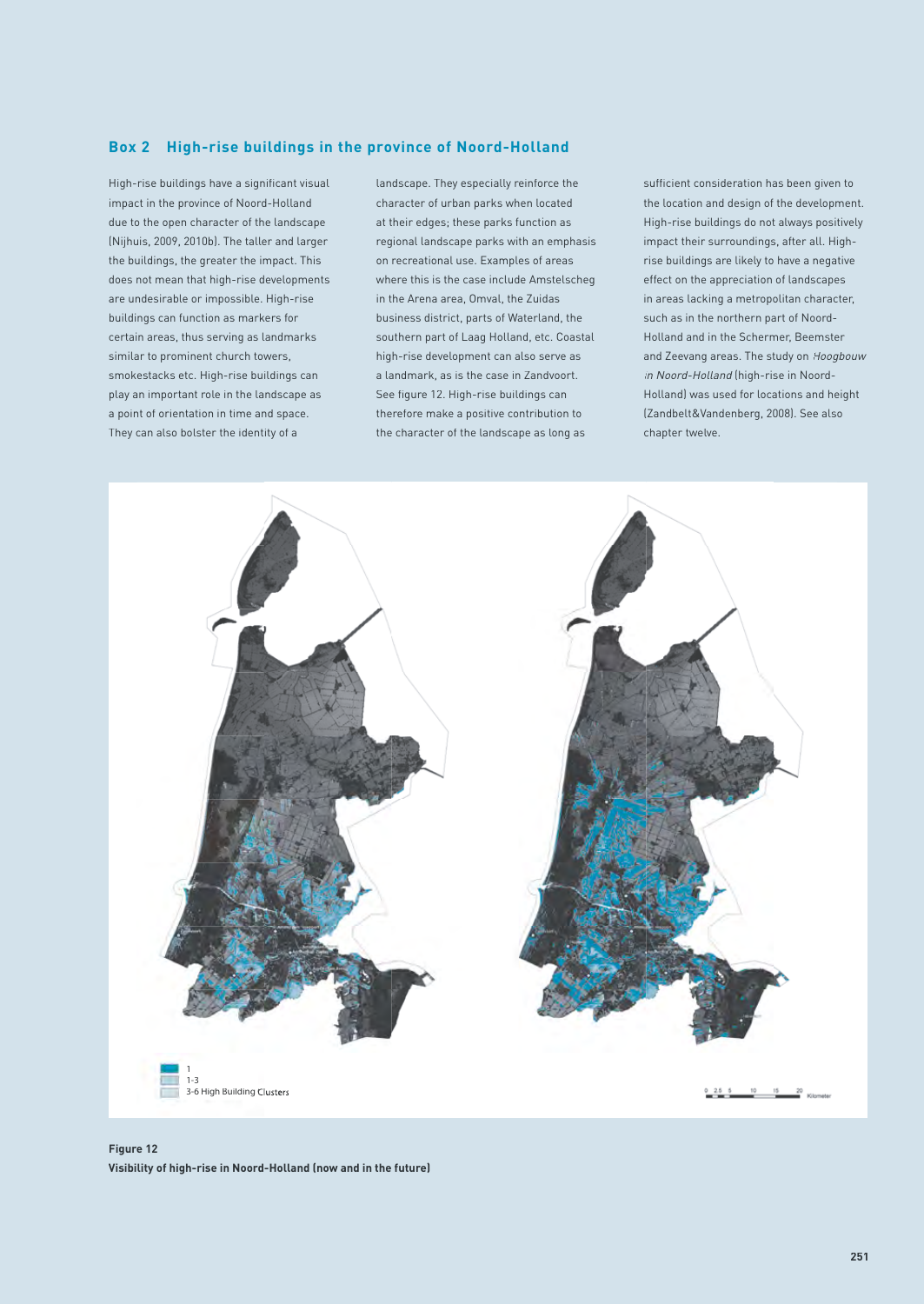#### **Box 3 Visibility of wind turbines**

The number of wind turbines in the Netherlands is increasing rapidly and the turbines themselves keep getting larger. There is a great deal of enthusiasm for this method of generating power, but criticism is also on the rise. One sees windmills looming in the landscape seemingly willy-nilly. It requires us to pause and ask ourselves what this means for our landscape. The cluttering and degradation of openness are important themes. The latest wind turbines have totally different dimensions than we are accustomed to. They are much taller and they generate more power. This not only presents

opportunities but also threats. This jump in scale requires us to reflect on the consequences that these new wind turbines will have on the visual landscape, the spatial framework and the wind turbines that are currently in use (a large part of which are due to be replaced in the years to come). It is therefore crucial to develop policies for wind turbines that take the landscape into account. Design research and research-by-design will be invaluable for determining the best locations for wind turbines and for establishing zones that are apparently turbine-free. As the example illustrates, research methodology

into visual effects can play a vital role. The image shows the current situation. The visibility of the 68 wind turbines in the extract has been mapped according to mast height and power generating capacity. This results in turbine visibility of 98,564 ha (47.3% of the extract, excluding large bodies of water). Design exercises show that this figure can be greatly reduced by careful placement of new wind turbines in conjunction with the replacement or removal of the current generation of wind turbines (Uum et al., 2010). See Figure 13.



**Figure 13 Visibility of wind turbines**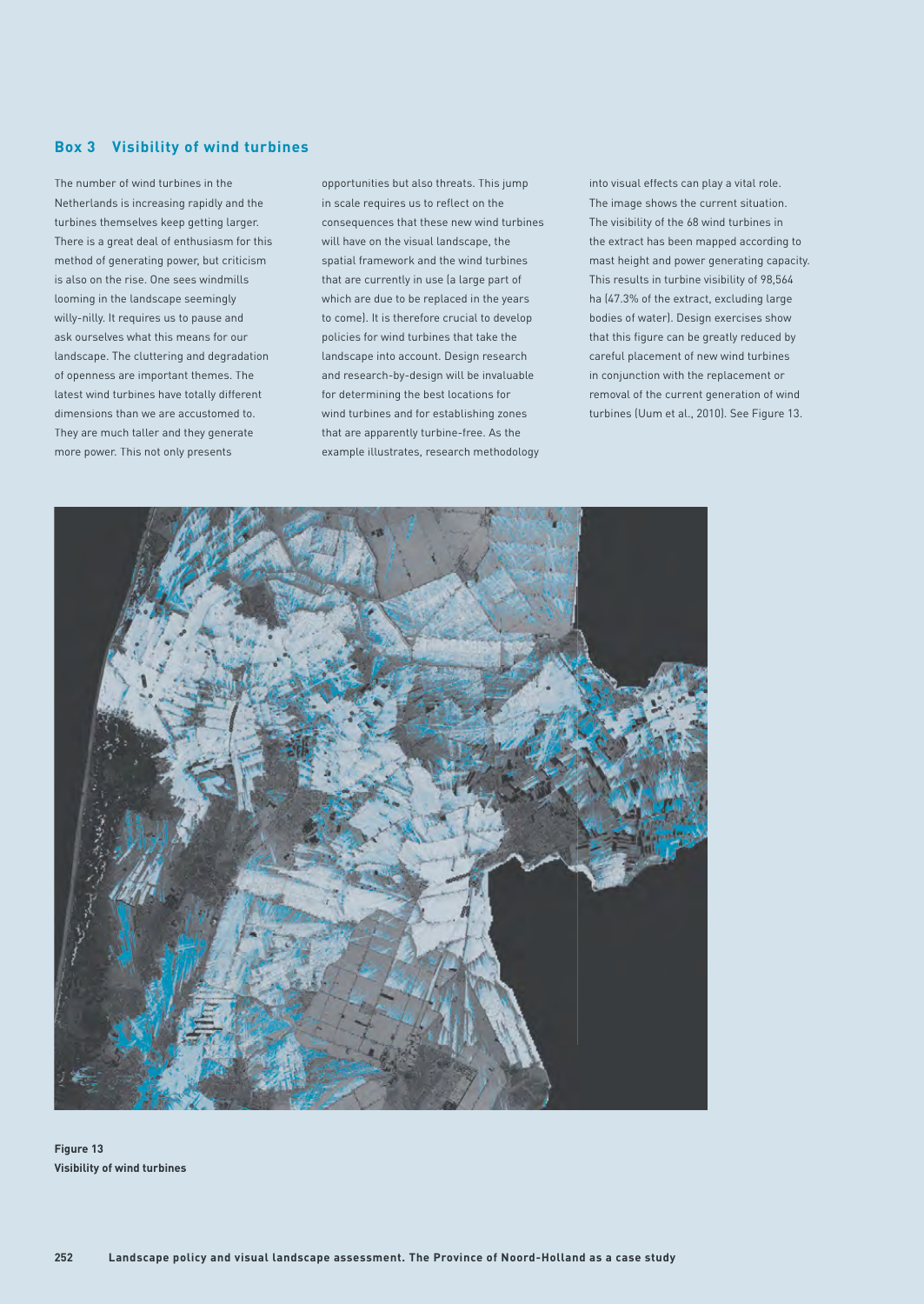the maximum distance (threshold) where the buildings can still be clearly perceived. As part of this study, a GISc-based viewshed analysis was applied to two examples (Nijhuis, 2009, 2010b; Uum et al., 2010); see also Box 2 and 3.

#### **10.8.2 Visual urbanisation as a design brief**

Urban boundaries and high-rises can contribute to the identity of the landscape and to its orientation in space and time (as long as they are thoughtfully designed and located). The cluttering of urban boundaries is an important issue that needs special attention. High-rise development is a hot topic and the subject of on-going research. In this regard it is important that any proposals for high-rise buildings are analysed using scientifically sound simulations to determine their visual impact. The examples demonstrate that the viewshed method can be a useful analytical tool, making it especially valuable when it comes to preserving highly sensitive open landscapes from visual urbanisation and cluttering. At the same time, and especially in urban areas, high-rise buildings can bolster the character of a given area and its orientation in space and time. When these kinds of interventions are mapped out, real-world options can be discussed and visual urbanisation becomes a true design brief.

# **10.9 IN CONCLUSION**

The Province of Noord-Holland can serve as an interesting case study of how regional authorities deal with matters of spatial quality in landscape policy. Besides the use of other landscape value types (e.g. biophysical, socio-economic-technical, and political) in landscape characterisation and monitoring, the implementation of the physiognomic landscape framework described here offered the Province of Noord-Holland a hands-on approach to elaborate aspects of spatial quality, such as openness. It illustrates that the application of GISc-based methods and techniques in combination with expert knowledge offers governmental authorities new policy instruments and practical landscape assessment and monitoring tools.

As we have seen, the Province of Noord-Holland attaches great importance to spatial quality. The parameters for the Policy Framework for Landscape and Cultural History are formed by the current landscape when it comes to new developments, preservation and modernisation. The province is using this principle to create a new set of tools to ensure landscape quality. Research into the visual effects (e.g. openness) of the changing use of the landscape can have a major impact on the way judgments are formed on this topic, both by government authorities and by members of the public who are involved in the process in one way or another. The use of GIScbased methods and techniques provides added value because, on the one hand, it promotes an transparent and systematic approach to problems, facilitates analysis of large amounts of data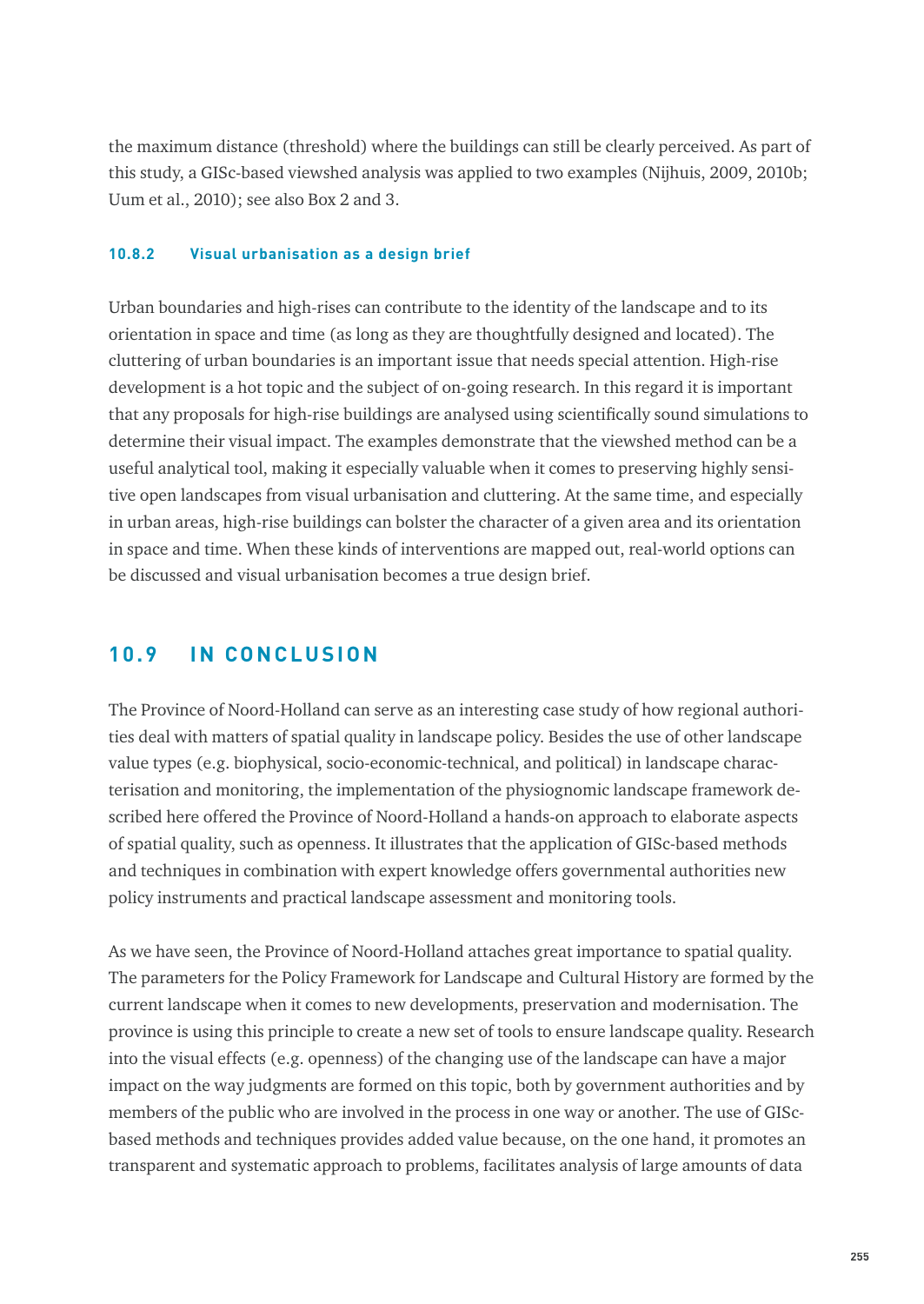and paves the way for a smooth exchange of knowledge (resource for design, planning and policy). On the other hand, it makes it possible to visualise research results in a variety of ways (presentation tool). This latter factor is exceptionally valuable as a tool in the public debate on spatial quality especially because of its descriptive, rather then normative, nature. The scale-dependent description of the visual landscape proved to be useful because it organises the scientific knowledge available in relation to the GISc-based methods and techniques. Although the physiognomic landscape framework as applied is composed of methods and techniques rooted in a wide variety of (international) scientific research, there are of course some considerations for the further development of the methodology. Due to its applicability, the methodology as presented is primarily a formal, aesthetic approach and it could be easily complemented by psychological, psychophysical and phenomenological approaches. Most of the research used to compose the methodology, however, is founded in empirical research (e.g. the openness map legend). The accuracy of the datasets used can be tested more accurately by making use of questionnaires completed by laypeople, rather than depending solely on the assessment of experts.

The provincial policy (and especially the assessment of new plans in rural areas) is unprecedented in the area of the administrative preservation of spatial quality and the encouragement of the same. The province is a true pioneer in the way it has envisaged its self-imposed responsibility for spatial quality. Until today, assessments like these were reserved for municipalities when they were assessing building permit applications under the auspices of the Housing Act. In the current period of deregulation, this provincial assessment can be considered to be a counter-movement. Time will tell if these kinds of assessments will truly lead to widespread support for spatial quality, which is why this is so very important from a nationwide perspective but also in a European context. By adequately visualising landscape interventions, the debate is opened up to a wide audience, which is a prerequisite for societal involvement.

### **ACKNOWLEDGEMENTS**

I like to acknowledge Reinoud Bakker and Corine Meijer of the Province of Noord-Holland, and Miranda Reitsma, Provincial Advisor for Spatial Quality Noord-Holland for making this research possible. Miranda Reitsma made also an important contribution to the description of the spatial policy of the Province of Noord-Holland in this chapter.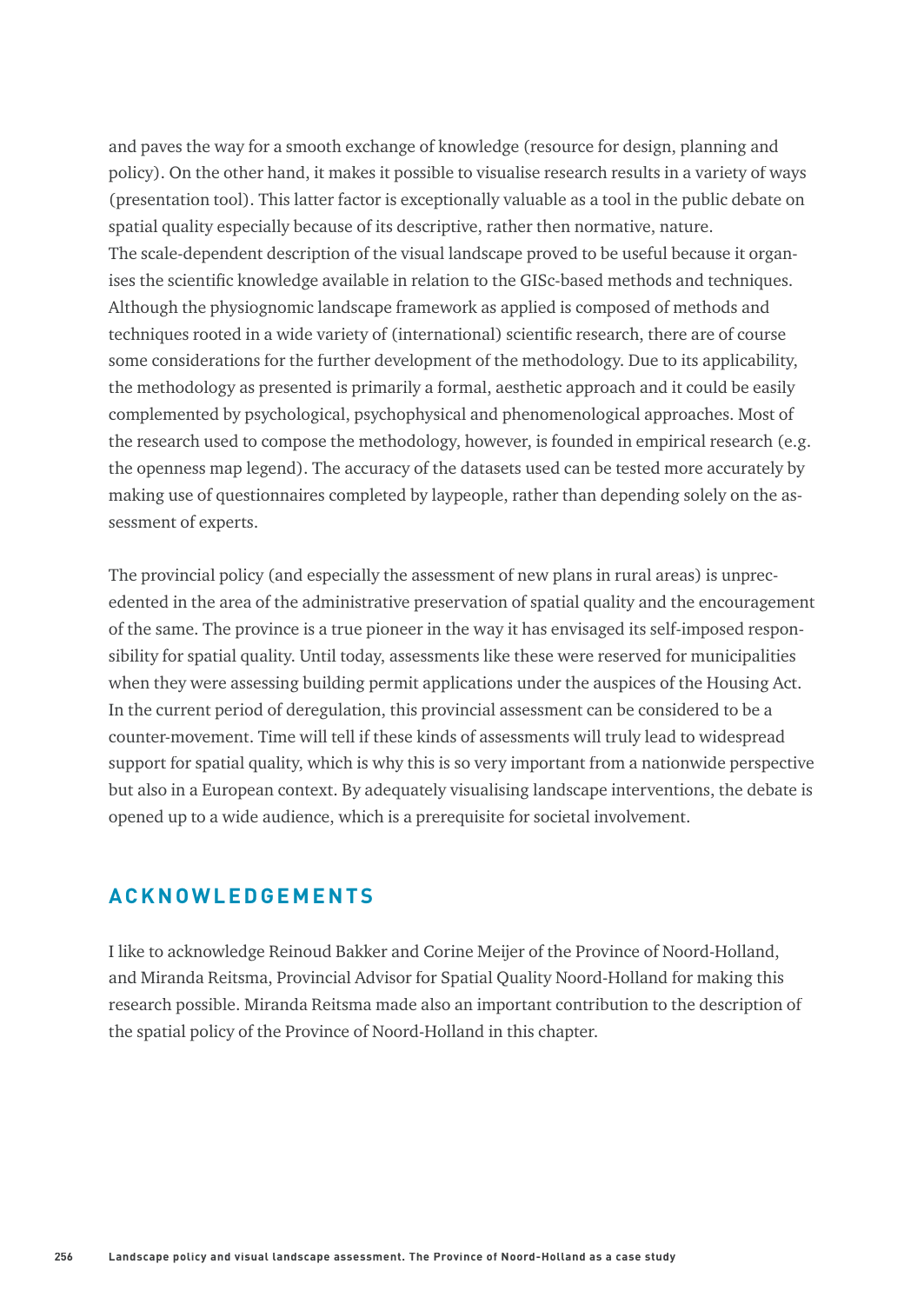# **NOTES**

- [1] The text of the European Landscape Convention was adopted by the Committee of Ministers in July 2000 and came into force 1 March 2004. For an overview of European landscape policies see Wascher, 2000 and Antrop, 2007.
- [2] This is also the purpose of the Cooperation Agenda for an Attractive Netherlands (*Samenwerkingsagenda Mooi Nederland*) (VROM, et al., 2007) and the Structural Concept for the Motorway Environment 'A good view of the Netherlands' (*Structuurvisie voor de Snelwegomgeving 'Zicht op mooi Nederland'*) (VROM, 2008) which are integral parts of the Governmental policy on landscape.
- [3] The chapter is partly based on: Nijhuis, 2008, 2009; Province of Noord-Holland, 2010a, 2010b.
- [4] Although this is an expert-approach intrinsic variables that were used for a landscape perception validation are used.
- [5] An overview of methods and techniques is provided in the introductory chapter of this book.
- [6] Research from the Royal Netherlands Meteorological Institute (KMNI) shows that the meteorological optical range varies from nearly zero up to several tens of kilometres. However, the ranges of 12 kilometres (50%), 20 kilometres (25%) and 28 kilometres (10%) are typical for Dutch circumstances. See also chapter twelve on this matter.

# **REFERENCES**

- Antrop, M. (2007) *Perspectieven op het landschap. Achtergronden om landschappen te lezen en te begrijpen*. Gent, Academia Press.
- Appleton, J. (1975) *The Experience of Landscapes*. Chichester, Wiley.
- Bell, S. (1993) *Elements of Visual Design in the Landscape.* London, E&FN Spon.
- Berendsen, H.J.A. (2000) *Landschappelijk Nederland*. Vol. IV, Fysische geografie van Nederland. Assen, Van Gorcum.
- Boersma W.T., and Kuiper R. (2006) *Verrommeling in beeld. Kaartbeelden van storende elementen in het Nederlandse landschap*. Den Haag, Milieu- en Natuurplanbureau (rapport 500074003/2006)
- Buitenhuis, A., Kerkhof, C.E.M. van de, Randen, Y. van, and Veer, A.A. de (1986) *Schaal van het landschap. Opbouw en gebruik van een geografi sch informatie-systeem van schaalkenmerken van het landschap van Nederland, met landelijke kaarten 1:400.000.* Wageningen, Stichting voor Bodemkartering (report 1837)
- Burrough, P.A., Buitenhuis, A., and Veer, A.A. de (1982) *Het Informatiesysteem Landschapsbeeld*. Wageningen, Pudoc (Reeks Landschapsstudies)
- Coeterier, J.F. (2000) *Hoe beleven wij onze omgeving? Resultaten van 25 jaar omgevingspsychologisch onderzoek in stad en landschap*. Wijchen, Peter Tychon.
- Council of Europe (2000) *European Landscape Convention*. Florence, s.n.
- Curdes, G. (1993) *Stadtstruktur und Stadtgestaltung*. Stuttgart, etc., Verlag W. Kohlhammer.
- De Veer, A.A. (1977) De ruimtelijke classificatie van het Nederlandse landschap. *KNAG Geografisch Tijdschrift* (XI) 2; 98-109
- De Veer, A.A. (1978) Visuele verstedelijking. *KNAG Geografi sch Tijdschrift* (XII) 3; 281-282
- De Veer, A.A., and Burrough, P.A. (1978) Physiognomic landscape mapping in the Netherlands. *Landscape Planning*  $5:45-62$
- De Veer, A.A., Buitenhuis, A., and Loo, H. van het (1977) *Vergelijking van Nederlandse methoden van landschapsbeeldkartering en hun toepassingsmogelijkheden*. Wageningen, Stiboka and Pudoc.
- De Vreeze, N. ed. (2007) *LandschapNH. Over de regie van functieveranderingen en bouwactiviteiten in het landelijk gebied van Noord-Holland*. Alkmaar, WZNH adviescommissies voor ruimtelijke kwaliteit.
- Dijkstra, H. (1991) Het visuele landschap. Onderzoek naar de visuele kwaliteit van landschappen. *Landschap* 8 (3); 157-175
- Dijkstra, H., and Lith-Kranendonk, J. van (2000) *Schaalkenmerken van het landschap in Nederland. Monitoring Kwaliteit Groene Ruimte (MKGR).* Wageningen, Alterra (rapport nr. 40)
- Dijkstra, H., Coeterier, J.F., Haar, M.A. van der, et al. (1997) *Veranderend cultuurlandschap. Signalering van landschapsveranderingen van 1900 tot 1990 voor de Natuurverkenning 1997*. Wageningen, DLO-Staring Centrum (Rapport 544)
- Duntley, S.Q. (1948) The Visibility of Distant Objects. *Journal of the Optical Society of America* 38(3); 237-249
- Ervin, S., and Steinitz, C. (2003) Landscape visibility computation: necessary, but not sufficient. *Environment and Planning B: Planning and Design* 30; 757 -766
- Farjon, H., Dijkstra, H., Dirkx, J., et al. (1999) *Monitoring Kwaliteit Groene Ruimte (MKGR). Ontwerp voor indicator identiteit*. Wageningen, Alterra.
- Fischer, P.F. (1995) An Exploration of probable viewsheds in landscape planning. *Environment and Planning B: Planning and design* 22; 527-546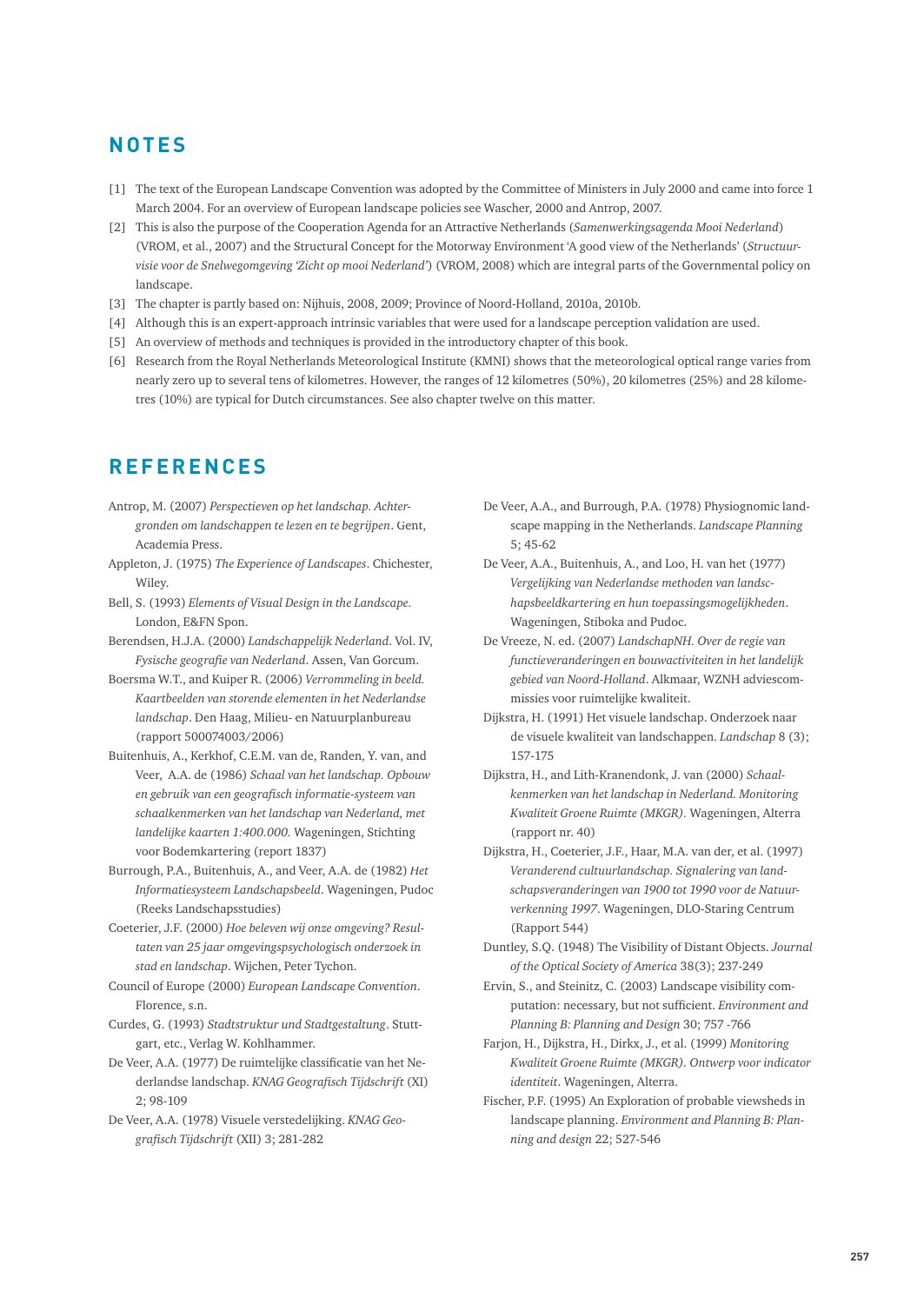Fisher, P. F. (1996) Extending the applicability of viewsheds in landscape planning. *Programmetric Engineering and Remote Sensing* 62(11): 1297-1302

Granö, J.G. (1997) *Pure Geography*. Baltimore and London, The Johns Hopkins University Press. Original edition, 1929.

Groom, G. (2005) Methodological review of existing classifi cations, In: Wascher, D.M. (ed.), *European Landscape Character Areas – Typologies, Cartography and Indicators for the Assessment of Sustainable Landscapes*. Report European Landscape Character Assessment Initiative (ELCAI), pp 32-45

Hanyu, K. (2000) Visual properties and affective appraisals in residential areas in daylight. *Journal of Environmental Psychology* 20; 273 – 284

Hoogbergen, M. (2008) De maatschappelijke onvrede over de verrommeling van het Nederlandse landschap. In: Zonderop Y., and van Weezel, T.G. (eds.), *29 Plannen voor een mooier Nederland. De ruimtelijke agenda*. Amsterdam, Meulenhof, pp 47-52

Hooimeijer, P., Kroon, H., and Luttik, J. (2001) *Kwaliteit in meervoud. Conceptualisering en operationalisering van ruimtelijke kwaliteit voor meervoudig ruimtegebruik*. Gouda, Habiforum.

K aplan, R., and Kaplan, S. (1989) *The experience of nature: a psychological perspective.* Cambridge, Cambridge University Press.

Lang, J. (1988) Symbolic aesthetics in architecture: toward a research agenda. In: Nasar, J.L. (ed.) *Environmental Aesthetics. Theory, Research, & Applications.* New York, Cambridge University Press, pp 11-26

LNV, Ministry of (2004) *Agenda vitaal platteland*. The Hague.

LNV, Ministry of, and VROM, Ministry of (2009) *Landscape agenda. Doing business with respect for the landscape*. The Hague (in English)

Litton, R.B., Tetlow, R.J., Sorensen, J., and Beatty, R.A. (1974) *Water and Landscape. An aesthetic overview of the role of water in the landscape*. New York, Water Information Center.

Llobera, M. (1996) Exploring the topography of mind. GIS, landscape archaeology and social theory. *Antiquity* 70; 612-622

Llobera, M. (2003) Extending GIS-based visual analysis: the concept of visualscapes. *International Journal for Geographical information science* 17(1); 25-48

Lothian, A. (1999) Landscape and the philosophy of aesthetics: is landscape quality inherent in the landscape or in the eye of the beholder? *Landscape and Urban Planning*  44; 177-198

Lynch, K. (1976) *Managing the Sense of a Region*. Cambridge, MIT Press.

Mark, D.M. (1993) Human Spatial Cognition. In: Medyckyj-Scott, D., and Hearnshaw, H.M. (eds.) *Human Factors in Geographical Information Systems*. London and Florida, Belhaven Press, pp 51-60

McClusky, J. (1979) *Road Form and Townscape*. London, The Architectural Press.

McGarigal, K., and Marks, B.J. (1994) *Fragstats. Spatial Pattern Analysis Program for Quantifying Landscape Structure*. Corvallis, Oregon State University.

Meeus, J.H.A. (1995) Pan-European landscapes. *Landscape and Urban Planning* 31; 57-79

Middleton, W.E. (1958) *Vision through the atmosphere*. Toronto, University of Toronto Press.

Montello, D.R. (1993) Scale and Multiple Psychologies of Space. In: A.U. Frank and I. Campari (eds.) *Spatial Information theory: A theoretical basis for GIS*. Berlin, Springer-Verlag (Lecture Notes in Computer Science 716), pp 312-321

Nasar, J.L., Julian, D., Buchman, S., et al. (1983) The emotional quality of scenes and observation points: a look at prospect and refuge. *Landscape Planning* 10; 355-361

Nasar, J. (1994) Exteriors Urban Design Aesthetics. The Evaluative Qualities of Building Exteriors. *Environment and Behaviour* 26(3); 377-401

Nasar, J. (1998) *The Evaluative Image of the City*. London, etc., Sage Publications.

Nelissen, N., and Cate, F. ten (2009) *Mooi Europa. Ruimtelijke kwaliteitszorg in Europa*. Amsterdam, Uitgeverij SUN / Federatie Welstand.

Nicolai, J. (1971) *De visuele invloed van woonplaatsen op open ruimten. Met enkele toepassingen op het midden van west-Nederland*. Delft, Technische Universiteit Delft.

Nijhuis, S. (2009) Het visuele landschap. In: *Werkboek bouwstenen structuurvisie Noord-Holland 2040. Analyses en Verkenningen 3/3*. Haarlem, Province of Noord-Holland.

Nijhuis, S. (2010b) Openheid. In: *Leidraad Landschap en Cultuurhistorie. Beleidsregels voor ontwikkelingen met ruimtelijke kwaliteit*. Haarlem, Province of Noord-Holland.

Nijhuis, S. (2010a) *Quickscan visuele effecten Landschapsplan Binnenduingebied Bergen*. Haarlem, Province of Noord-Holland.

Ode, Å, Tveit, M.S., and Fry, G. (2008) Capturing Landscape Visual Character Using Indicators: Touching Base with Landscape Aesthetic Theory. *Landscape Research* 33(1); 89 -117

Palmer, J.F. (1996) *Modeling spaciousness in the Dutch Landscape*. Wageningen, DLO-Staring Centrum (report 119)

Palmer, J.F., and Roos-Klein Lankhorst, J. (1998) Evaluating visible spatial diversity in the landscape. *Landscape and Urban Planning* 43; 65-78

Piket, J.C., Kalkhoven, J.T.R., Veer, A.A. de, and Vos, W. (1987) *Landschap*. Edited by Stichting wetenschappelijke atlas van Nederland. Vol. 16, *Atlas van Nederland in 20 delen*. 's-Gravehage, Staatsuitgeverij.

Province of Noord-Holland (2010a) *Structuurvisie Noord-Holland 2040*. Haarlem.

Province of Noord-Holland (2010b) *Leidraad Landschap en Cultuurhistorie*. Haarlem.